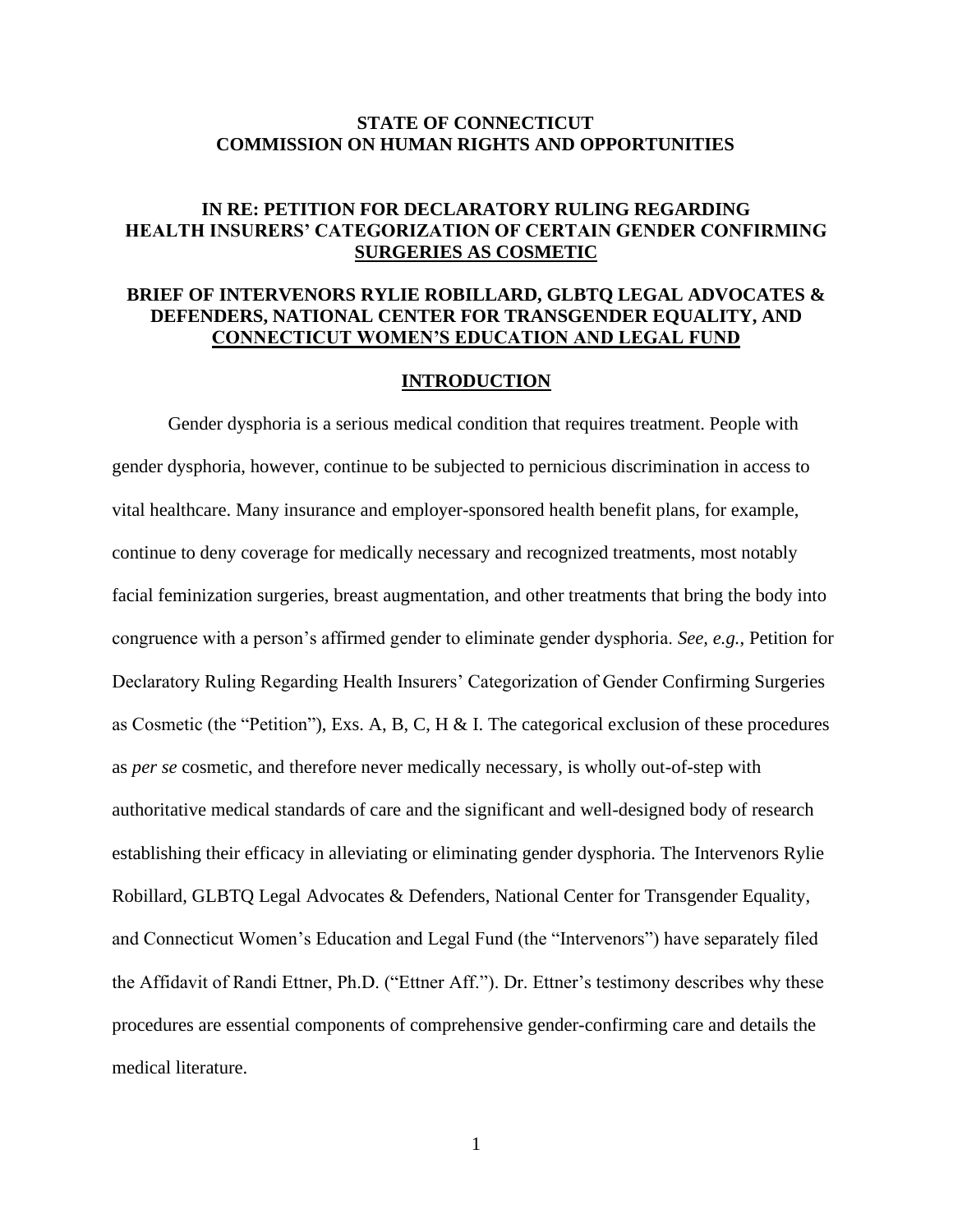The Petition raises three questions about whether the State of Connecticut, municipalities, or insurers violate statutes enforced by the Commission by offering or administering insurance or benefit plans that deem facial feminization surgery and related procedures as *per se* cosmetic or otherwise not medically necessary. The categorical exclusion of accepted treatments for gender dysphoria facially discriminates on the basis of gender identity or expression, sex, and disability without justification in violation of Conn. Gen. Stat. § 46a-60(b)(1). *See* Argument I, *infra* (arguing that the Commission should answer Questions 1 and 2 in the affirmative). Because a ruling that self-funded employer plans may not lawfully contain those exclusions would end the denial of healthcare to transgender employees, the Commission need not address the third question related to the liability of insurers that sell or administer such plans. Nonetheless, if the Commission addresses that issue, insurers who sell or administer such plans violate Conn. Gen. Stat. §§ 46a-60(b)(1), 46a-60(b)(5), 46a-58(a) and 46a-64. *See* Argument II, *infra* (arguing that the Commission should answer Question 3 in the affirmative).

#### **STATEMENT OF FACTS**

### **A. Gender Identity and Gender Dysphoria.**

Gender identity is a well-established concept in medicine, referring to one's internal psychological sense of their own gender. Ettner Aff. ¶ 4. At birth, infants are classified as male or female. Ettner Aff. ¶ 5. This classification becomes the person's sex assigned at birth. *Id*. An individual whose gender identity is different than their sex assigned at birth is transgender. Ettner Aff. ¶ 6. If unaddressed, the incongruence between a transgender person's sex assigned at birth and gender identity results in gender dysphoria, a serious medical condition characterized by significant and persistent distress and discomfort with one's sex assigned at birth. Ettner Aff. ¶ 7. The diagnostic criteria for gender dysphoria are set forth in the Diagnostic and Statistical Manual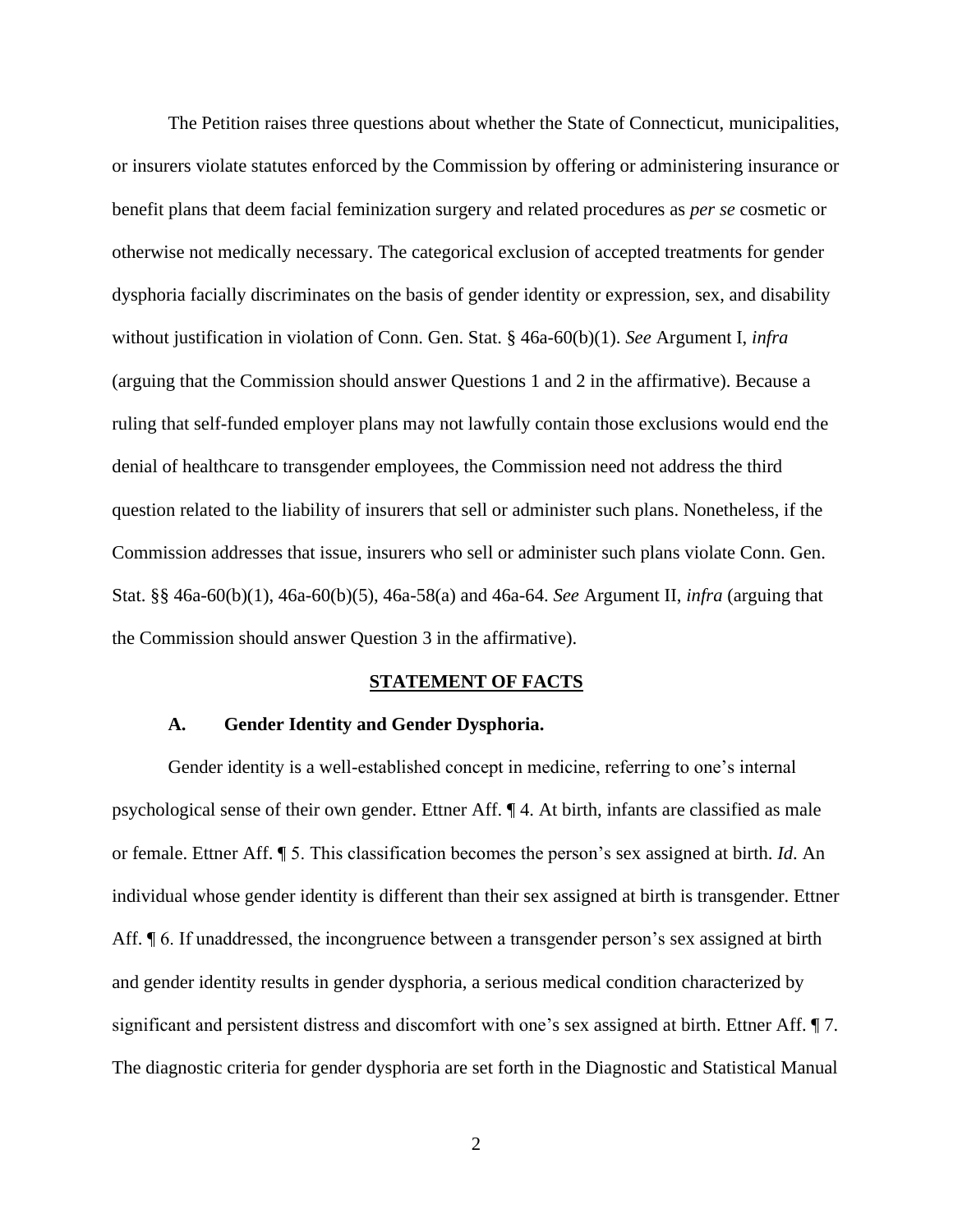of Mental Disorders (DSM-5) (302.85). Ettner Aff. ¶ 9. Without treatment, individuals with gender dysphoria experience a range of debilitating psychological symptoms, such as anxiety, depression, and suicidality. Ettner Aff. ¶ 10. In the absence of effective treatment, many people with gender dysphoria are unable to adequately function in occupational, social, or other areas of life, and experience stigmatization, social isolation, impaired self-esteem, and other mental health harms. *Id.*

# **B. The Purpose and Goals of Medical Treatment for Gender Dysphoria.**

Gender dysphoria is highly treatable and can be ameliorated or cured through medical treatment. Ettner Aff. ¶ 11. There are internationally recognized and accepted standards of care for the treatment of gender dysphoria that are endorsed by authoritative professional medical associations, including the American Medical Association, American Psychological Association, and American Psychiatric Association. *Id*. These standards are the World Professional Association of Transgender Health (WPATH) *Standards of Care for the Health of Transsexual, Transgender and Gender Non-conforming People* (7<sup>th</sup> version) (hereinafter, the "Standards of Care"), published in 2011. Ettner Aff. ¶¶ 2, 11. Many transgender individuals undergo a medically indicated and supervised gender transition that involves one or more individually tailored components, namely: changes in gender expression and role, hormone therapy to feminize or masculinize the body, surgery to change primary and/or secondary sex characteristics, and psychotherapy. Ettner Aff. ¶ 12. As Dr. Ettner explained:

A key component of medical treatment for people with gender dysphoria is to live, function in society, and be regarded by others consistent with their gender identity. Because the essence of gender dysphoria is the incongruence of the body and one's identity, the goal of gender transition is to establish an authentic appearance in a person's affirmed gender in order to eliminate the debilitating symptoms of gender dysphoria. If this goal is impeded, it will undermine an individual's core identity and psychological health.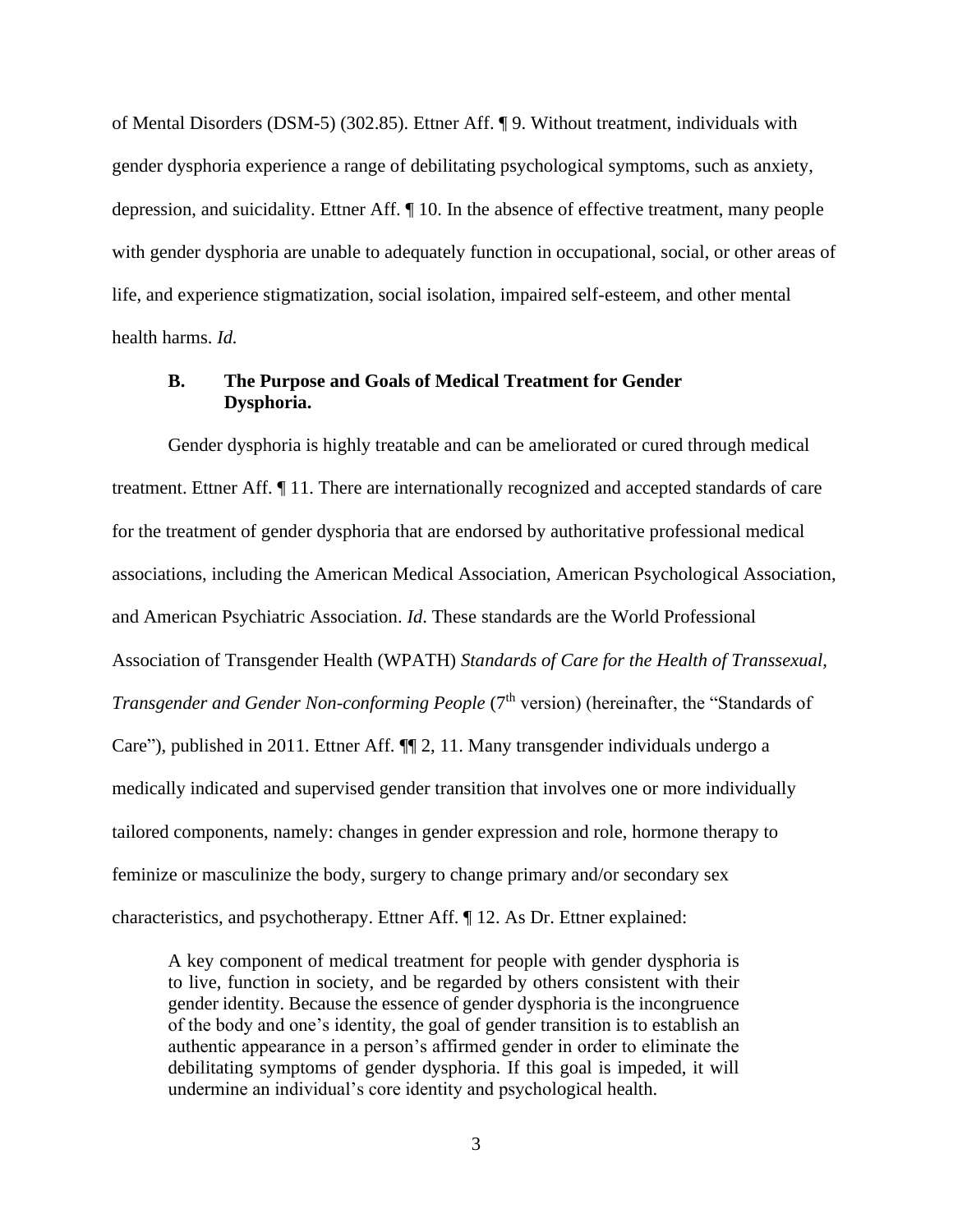Ettner Aff. ¶ 13.

Consistent with this goal, facial feminization surgery, breast augmentation, and related treatments that bring the body into congruence with an individual's affirmed gender are essential treatments for gender dysphoria. Ettner Aff. ¶ 3. With respect to facial features, there are recognized anatomic differences between people who were assigned male or female at birth and went through a typical puberty in that gender. Ettner Aff.  $\P$  14-15 (describing differences and feminizing surgical procedures). These differences are related to bone structure, skin type, distribution of facial hair and fat, hairline shape, and prominence of the thyroid cartilage or Adam's apple. *Id*. For some patients, facial feminization surgeries *"may be the sole and most effective method of treating their gender dysphoria*," Ettner Aff. ¶ 17 (emphasis added), and more important in terms of psychological adaptation than genital surgeries. Ettner Aff. ¶ 18. In addition to ameliorating the significant dysphoria many transgender women experience when they look in the mirror and see features strongly associated with being male, facial feminization, breast augmentation, and related procedures affect the social perception of gender that determines how a transgender person functions in the world. Ettner Aff. ¶¶ 17, 34-35. If an individual with gender dysphoria is being "misgendered" in their daily life, this will amplify their dysphoria and exacerbate psychological harm. Ettner Aff. ¶ 17.

Facial feminization surgery and related procedures are not only medically necessary in certain cases, they are also "often life-saving." Ettner Aff. ¶ 3. The inability to present an appearance others recognize as female often leads to social hostility and even violence. Ettner Aff.  $\parallel$  17. Dr. Ettner described two particularly tragic instances of transgender patients who lacked access to gender-affirming treatments. They were regularly mistaken as having a gender consistent with their sex assigned at birth, which led to one suffering a violent assault and the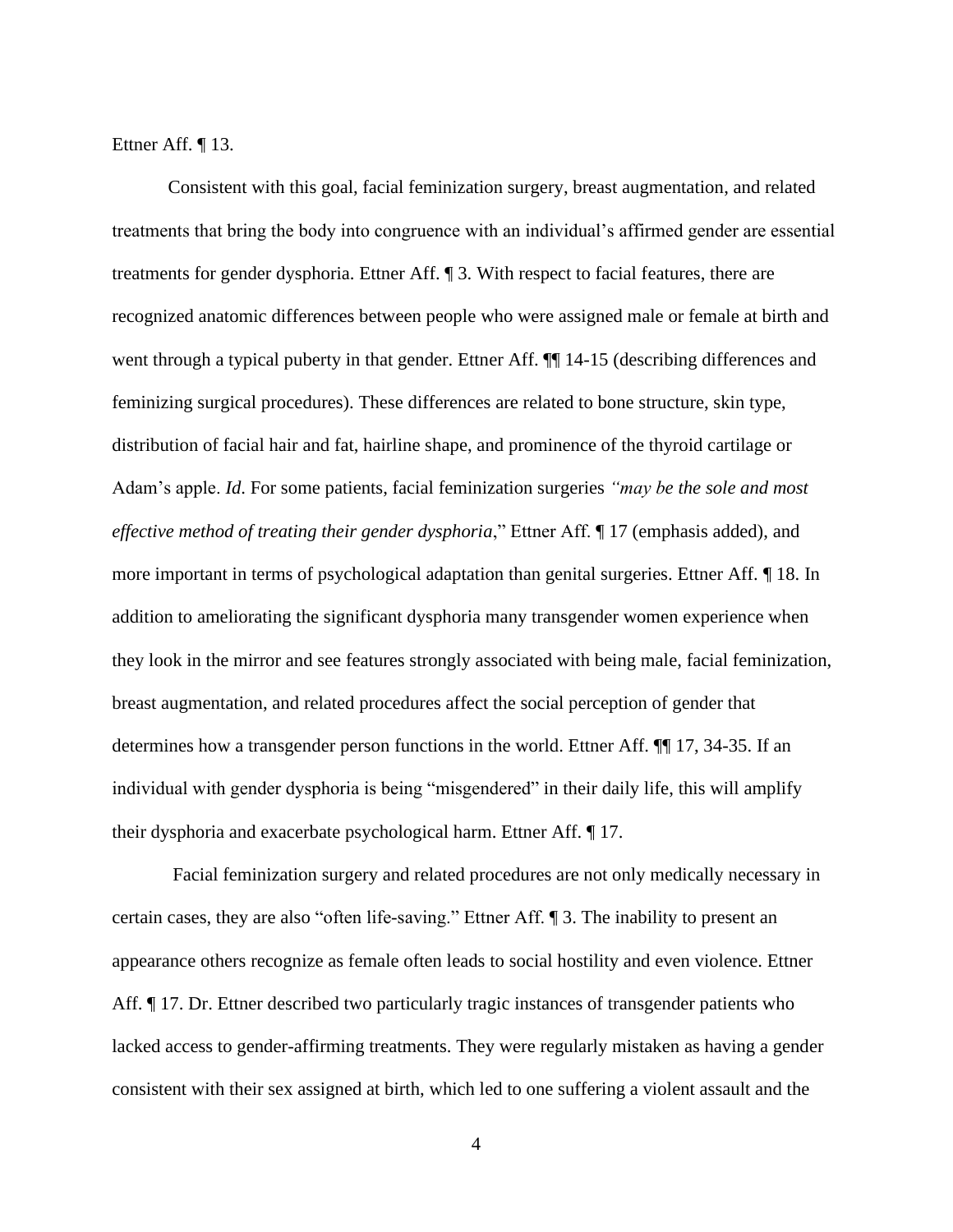other dying by suicide. Ettner Aff. ¶ 37. The profound impact that marked masculine features can have on all aspects of life for transgender women has been extensively described in the peerreviewed medical literature on the therapeutic goals of facial feminization surgery. Ettner Aff. ¶ 18 (quoting studies).

# **C. Facial Feminization Surgeries, Breast Augmentation and Related Procedures are Safe, Effective, Evidence-Based, and Medically Necessary in Accordance with Accepted Professional Standards of Care.**

In 2016, WPATH, the authoritative source of standards for the treatment of gender dysphoria in the medical profession, issued a clarification of its 2011 guidelines which identified "medically necessary gender affirming/confirming surgical procedures," including facial feminization surgery, breast augmentation, and voice therapy, and concluded that these procedures are not "cosmetic" or "elective." World Prof'l Ass'n for Transgender Health, *Position Statement on Medical Necessity of Treatment, Sex Reassignment, and Insurance Coverage in the U.S.A.* 3 (2016); Ettner Aff. ¶ 36.

In fact, a review of the current scientific literature reflects a "robust body of research that these procedures alleviate or eliminate gender dysphoria." Ettner Aff. ¶¶ 38, 19-35. The most recent literature review of the impact of facial feminization surgery conducted by Berli et al. in 2017 examined three retrospective cohort studies that used standard and reliable quantitative psychometric evaluations. Ettner Aff. ¶¶ 22-26. All of these studies demonstrated improved quality-of-life evaluation outcomes in physical, mental, and social functioning and patient satisfaction. *Id.* Berli et al. concluded that "[t]he current level of evidence is close to the maximal level of evidence that can be expected for a surgical procedure." Ettner Aff. ¶ 26. Subsequently, two multi-center prospective studies in 2017 and 2019 provided evidence of additional significance that facial feminization surgery produces "improved quality of life outcomes."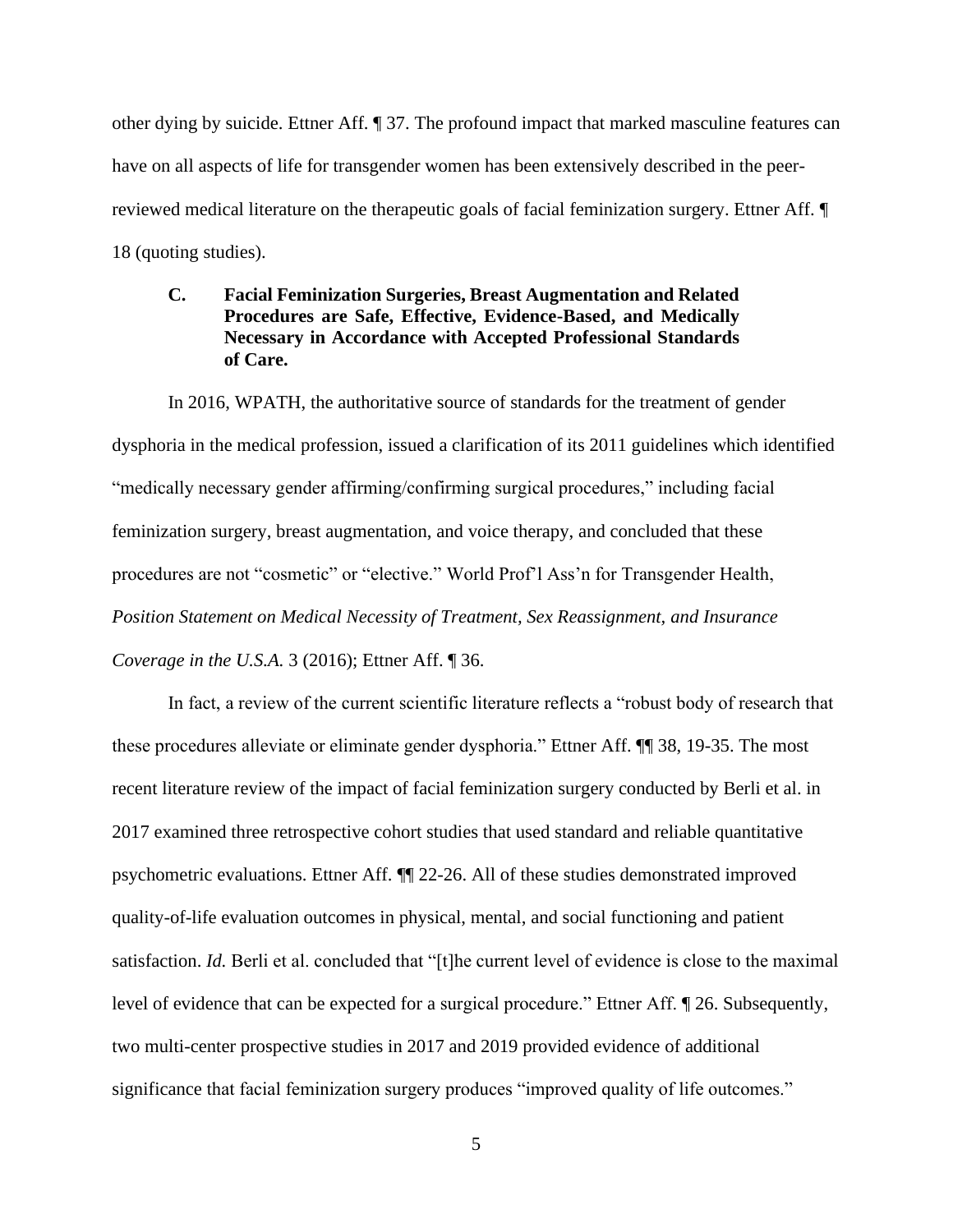Ettner Aff. ¶¶ 27 (describing studies) and 30 (explaining value of prospective studies). Further, a groundbreaking study in 2020 using artificial intelligence found that images of transgender women prior to facial feminization surgery were misidentified as male 47% of the time, but after facial feminization surgery were correctly identified 98% of the time, the same rate as for nontransgender female control images. Ettner Aff. ¶ 28. "The growing assemblage of well-designed research documents the efficacy of facial feminization surgery as treatment for gender dysphoria and is consistently statistically significant and irrefutable." Ettner Aff. ¶ 30. No study of facial feminization surgery has refuted its positive impact on treatment of gender dysphoria in appropriate cases. Ettner Aff. ¶ 33. Studies of breast augmentation for transgender women who have had insufficient breast development from hormone therapy establish similar positive results. Ettner Aff. ¶ 34 (describing literature review and prospective study demonstrating improved psychosocial well-being in transgender women for whom breast augmentation is necessary to establish a female appearance).

In addition to efficacy, the evidence demonstrates that facial feminization, breast augmentation, and related procedures are safe and have exceedingly low complication rates. Ettner Aff.  $\P$  27, 31, 32, 34. In fact, the procedures used as part of facial feminization surgery, breast augmentation, and related procedures include many of the same interventions used to treat other medical conditions. Ettner Aff. ¶ 32 (describing uses for other diagnoses). The fact that these analogous procedures are routinely performed and considered safe in medicine provides evidence that they are also safe when used for treatment of gender dysphoria. *Id*.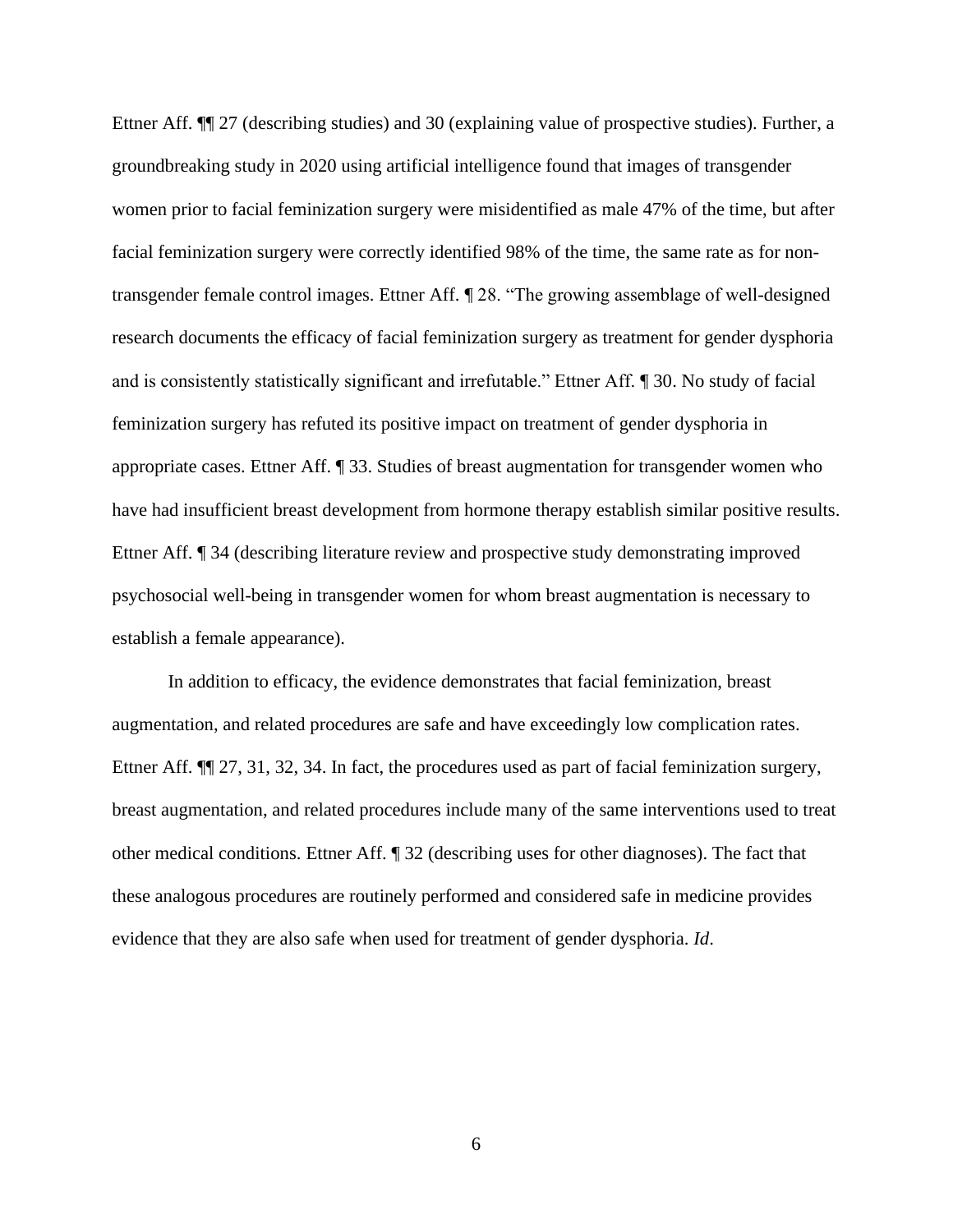# **D. Facial Feminization Surgery, Breast Augmentation, and Related Procedures are Not Cosmetic When Undertaken to Treat Gender Dysphoria**.

No treatment, when used for the purpose of treating gender dysphoria, can be categorically deemed cosmetic. Ettner Aff. ¶ 16. These procedures do not have the goal of enhancing beauty or appearance; rather, when undertaken to treat gender dysphoria, they are clinically indicated by medical consensus for purposes of treatment. *Id*. The underlying medical diagnosis and the goal of treatment in accordance with accepted medical standards establish the medical necessity. *Id.* As with all medical care, the medical necessity of a therapy must be assessed on a case-by-case basis depending on the severity and presentation of a person's gender dysphoria. Ettner Aff. ¶ 35.

#### **ARGUMENT**

# **I. STATE OR MUNICIPAL EMPLOYER-SPONSORED HEALTH PLANS THAT EXCLUDE TREATMENTS FOR GENDER DYSPHORIA VIOLATE CONN. GEN. STAT. § 46A-60 BECAUSE THEY DISCRIMINATE ON THE BASIS OF GENDER IDENTITY OR EXPRESSION, SEX, AND DISABILITY.**

The categorical exclusion of coverage of certain treatments for gender dysphoria because such treatments are deemed *per se* "cosmetic" or otherwise deemed not medically necessary—violates Conn. Gen. Stat. § 46a-60(b)(1) because it facially discriminates on the basis of sex, gender identity or expression, and disability status, without any legitimate justification. *See* § A, *infra*. Such exclusions purposefully deny coverage of medically necessary care for gender dysphoria, while covering the medically necessary care of other health conditions. The same is true when a health benefit plan excludes coverage of certain medically necessary procedures for the treatment of gender dysphoria, while covering the *same* procedures for the treatment of other diagnoses. *See* § B, *infra*. In either case, coverage of medically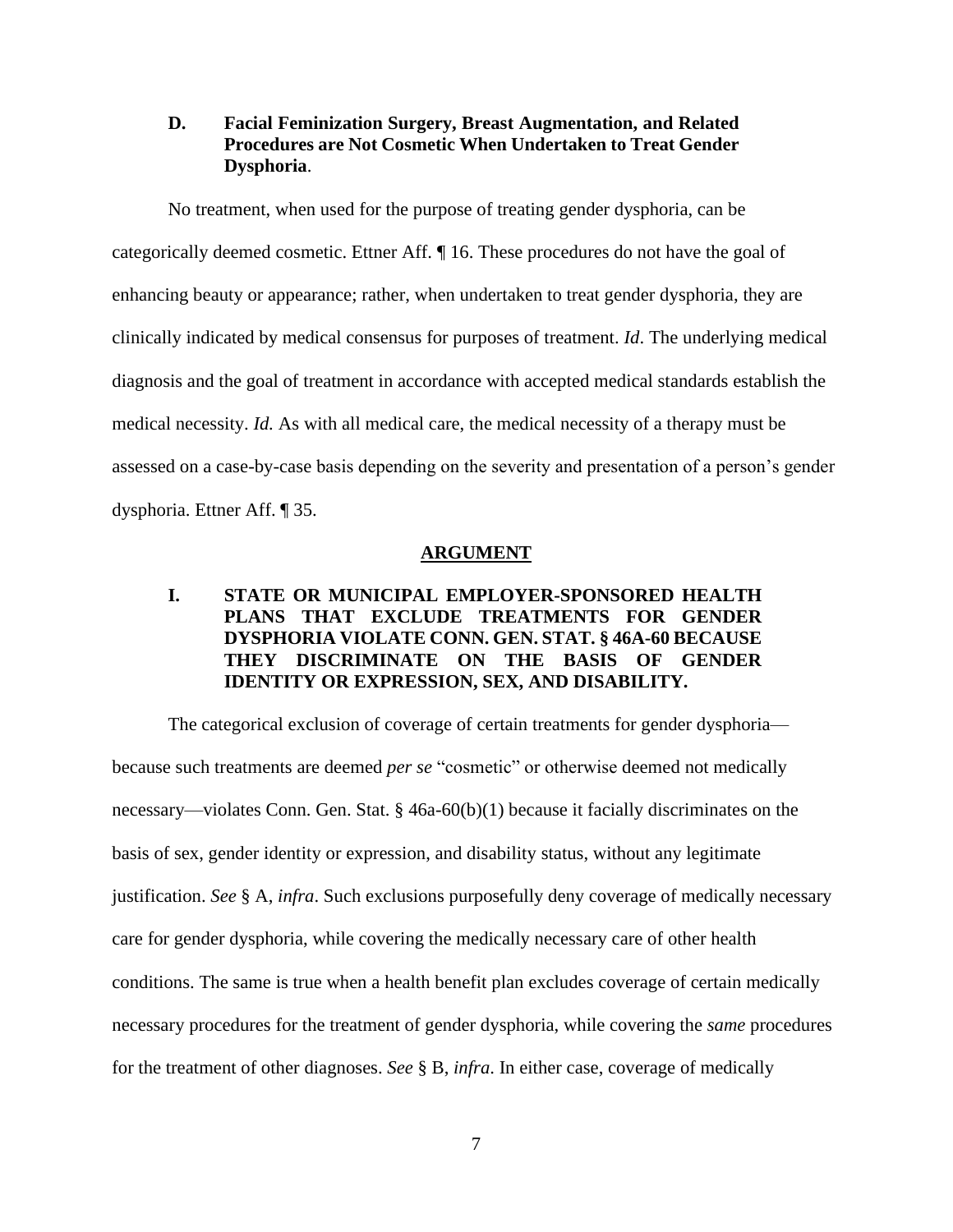necessary care would not have been denied but for the person's sex, gender identity or expression, and disability status, in violation of Conn. Gen. Stat. § 46a-60(b)(1). Such exclusions contradict a robust body of scientific and clinical evidence, and can only be explained by myths, fears, stereotypes, and bias toward those who need a stigmatized form of healthcare.

# **A. State and Municipal Employer-Sponsored Health Benefit Plans that Categorically Exclude Treatments for Gender Dysphoria Facially Discriminate on the Basis of Sex, Gender Identity or Expression, and Disability.**

Conn. Gen. Stat. § 46a-60(b)(1) prohibits an employer<sup>1</sup> from discriminating against an employee "in compensation or in terms, conditions or privileges of employment . . . because of the individual's . . . sex, gender identity or expression . . . mental disability . . . [or] physical disability." The statutory language plainly prohibits discrimination against transgender people and people with gender dysphoria. *See* §§ 1, 2, and 3, *infra*, addressing the scope of gender identity or expression, sex, and disability antidiscrimination protections.

The illustrative policies identified in the Petition categorically exclude facial feminization surgeries, breast augmentation, and other similar transition-related treatments for gender dysphoria. *See, e.g.*, Anthem BlueCrossBlueShield policy, Petition, Ex. A (excluding treatments "considered cosmetic when used to improve the gender specific appearance of an individual who has undergone or is planning to undergo sex reassignment surgery"); UnitedHealthcare/Oxford policy, Petition, Ex. B (excluding procedures considered "cosmetic and not medically necessary when performed as part of gender reassignment"); Regence policy, Petition, Ex. C (excluding facial feminizing and other procedures "considered not medically necessary for gender dysphoria"); State of Connecticut Employee Plan, Petition, Ex. H (excluding surgeries

<sup>&</sup>lt;sup>1</sup> An employer includes the state or a political subdivision. Conn. Gen. Stat.  $§$  46a-51(10).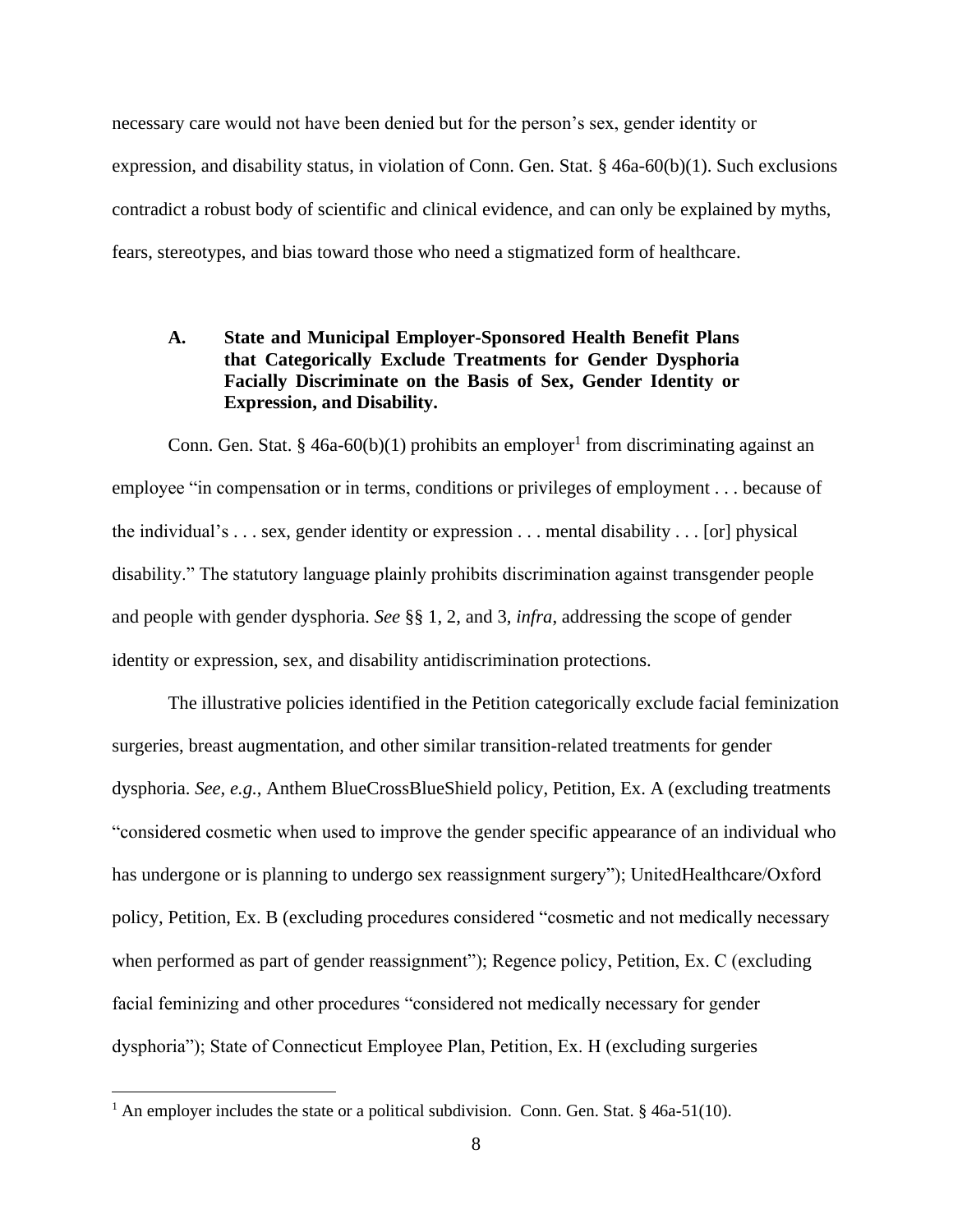"considered cosmetic when used to improve the gender specific appearance of an individual who has undergone or is planning to undergo gender reassignment"); University of Connecticut Student Plan, Petition, Ex. I (excluding "[c]osmetic procedures related to Gender Reassignment"). These categorical exclusions of coverage of certain treatments for gender dysphoria (the "Exclusions") facially discriminate on the basis of gender identity or expression, sex, and disability status in violation of Conn. Gen. Stat. § 46a-60(b)(1). "A policy is facially discriminatory and constitutes direct evidence when the terms of the policy classify employees based upon their protected trait." *EEOC v. Hickman Mills Consol. Sch. Dist. No. 1,* 99 F. Supp.2d 1070, 1076 (W.D. Mo. 2000) (granting summary judgment for plaintiff in claim challenging public school district's facially discriminatory age-based retirement benefits policy); *see also New Directions Treatment Servs. v. City of Reading*, 490 F.3d 293, 304 (3d Cir. 2007) (holding that Pennsylvania zoning law that "facially singles out methadone clinics, and thereby methadone patients, for different treatment, thereby render[s] the statute facially discriminatory").

## **1. Gender Identity Discrimination**

The Exclusions facially discriminate on the basis of gender identity or expression for two reasons. First, the Exclusions deny coverage of medically necessary care to transgender people.<sup>2</sup>

<sup>&</sup>lt;sup>2</sup> Discrimination against transgender people—that is, those whose gender identity is different from their sex assigned at birth—is plainly discrimination based on "gender identity or expression" under Conn. Gen. Stat. § 46a-60 and § 46a-51(21) (defining "gender identity or expression"). *See also* Ettner Aff. §§ 6 and 8; *Good v. Iowa Dep't of Human Servs*., 924 N.W.2d 853, 862 (Iowa 2019) (a "gender identity classification encompasses transgender individuals—especially those who have gender dysphoria because discrimination against these individuals is based on the nonconformity between their gender identity and biological sex"). The legislative history of Public Act 11-55, An Act Concerning Discrimination, underscores the purpose to eliminate discrimination against transgender people. *See, e.g.*, Conn. Gen. Assemb., Senate Session Transcript at 267 (June 3, 2011) (statement of Sen. Bye) (stating that prohibition against discrimination based on gender identity provides "protections for people who are transgender").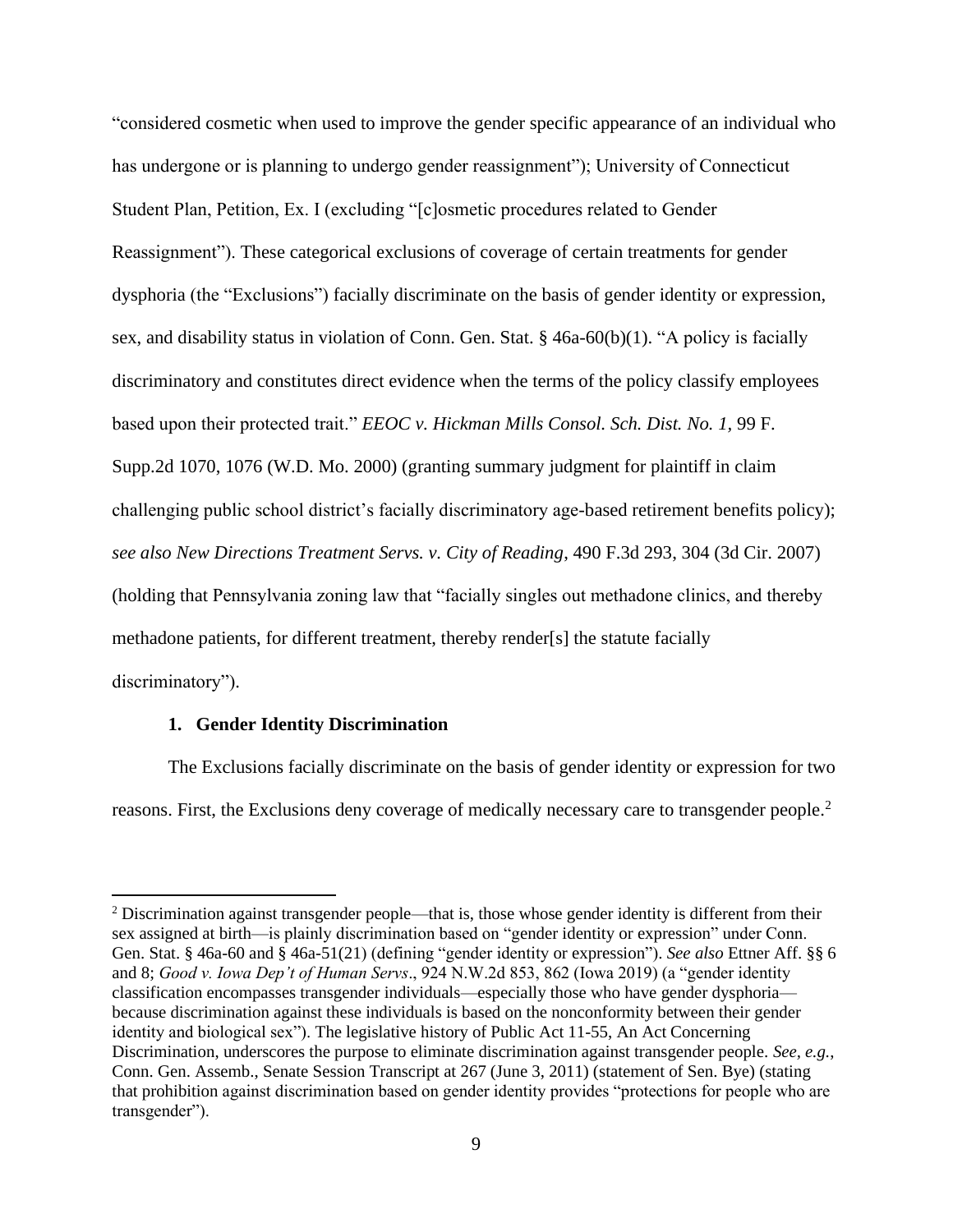Only transgender people experience, and seek treatment for, gender dysphoria. Thus, the exclusion of various treatments for gender dysphoria targets transgender people. As one court explained, the exclusion of transition-related care "negatively impacts those, and only those, who do not conform to the gender identity typically associated with the sex they were assigned at birth . . . No cisgender person would seek, or medically require, gender reassignment. Therefore, as a practical matter, the exclusion singles out transgender individuals for different treatment." *Toomey v. Arizona*, 2019 U.S. Dist. LEXIS 219781, at \*18 (D. Ariz. Dec. 20, 2019) (order denying defendants' motion to dismiss); *see also Good*, 924 N.W.2d at 862-863 ("[T]he rule expressly excludes Iowa Medicaid coverage for gender-affirming surgery specifically because this surgery treats gender dysphoria for transgender individuals . . . [but] the legislature specifically made it clear that individuals cannot be discriminated against on the basis of gender identity").

Second, the Exclusions target treatments that bring one's secondary sex characteristics into alignment with one's gender identity. *See* Ettner Aff. ¶ 12. The categorical exclusion of treatments that align sex characteristics with gender identity is, by definition, discrimination based on gender identity or expression.

#### **2. Sex Discrimination**

By targeting transgender people and the treatments that transgender people undergo to change their secondary sex characteristics, the Exclusions also facially discriminate on the basis of sex. This Commission has already ruled in a groundbreaking decision in 2000 that transgender people are covered by the prohibition on sex discrimination in state antidiscrimination law. Declaratory Ruling on Behalf of John/Jane Doe (Conn. Comm'n Human Rights & Opportunities Nov. 9, 2000), at [https://www.ct.gov/chro/cwp/view.asp?a=2526&Q=315942.](https://www.ct.gov/chro/cwp/view.asp?a=2526&Q=315942) In *Doe*, the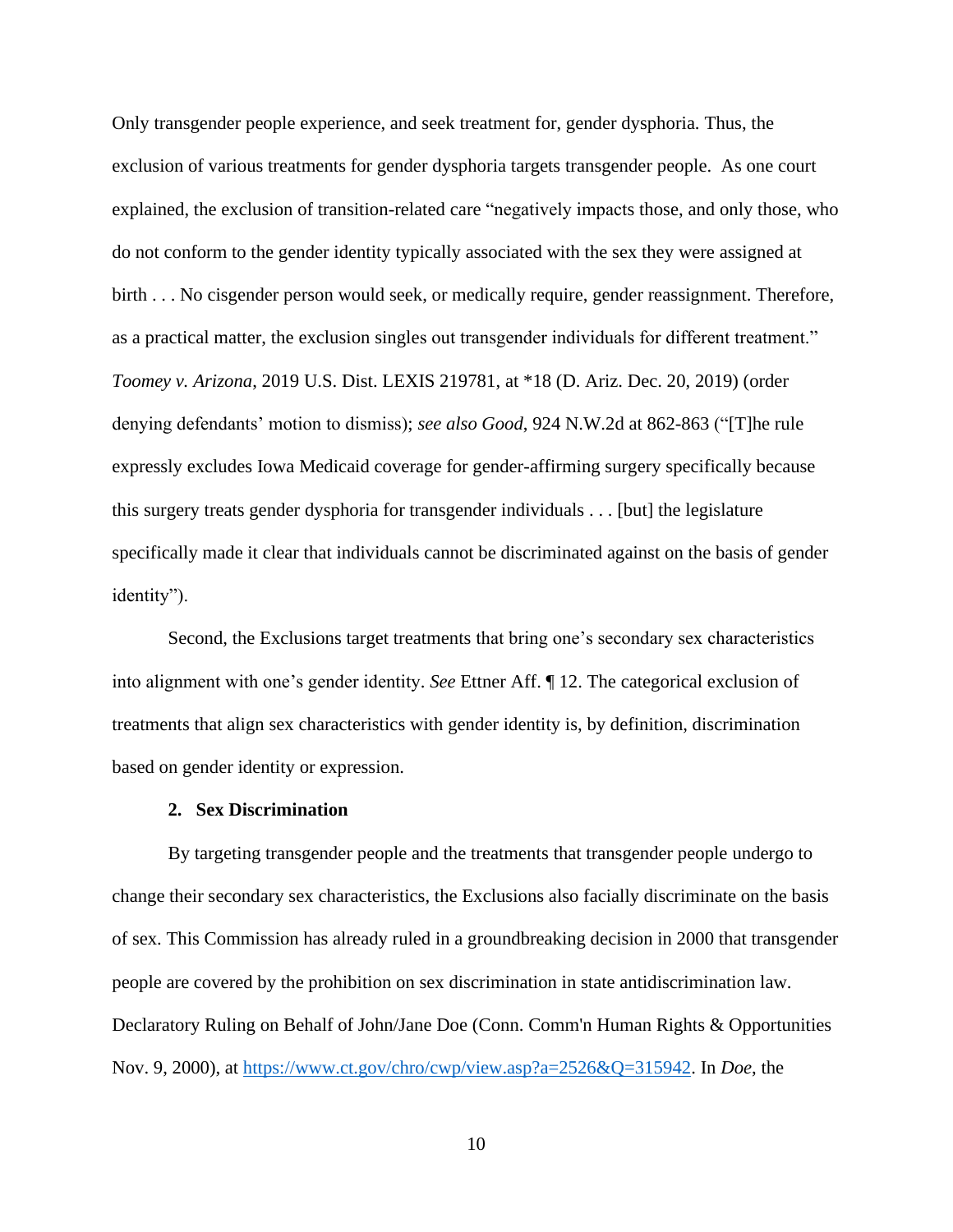Commission examined federal precedents, including *Price-Waterhouse v. Hopkins*, 490 U.S. 228 (1989), and concluded that the inclusion of transgender people within the scope of state sex discrimination law is "more in keeping with the letter and spirit of Connecticut antidiscrimination law than the more restrictive interpretations found in earlier cases." *Doe* at ¶ 34. 3 *See also Fabian v. Hosp. of Cent. Conn.*, 172 F. Supp.3d 509, 527 & n.12 (D. Conn. 2016) ("conclud[ing] that discrimination on the basis of transgender identity is cognizable" under the Connecticut Fair Employment Practices Act and stating that "[t]he fact that the Connecticut legislature added . . . 'gender identity or expression' to the list of protected classes . . . does not require the conclusion that gender identity was not already protected by the plain language of the statute").

<sup>&</sup>lt;sup>3</sup> The Supreme Court recently granted a petition for writ of certiorari, and heard oral argument, to decide "[w]hether Title VII prohibits discrimination against transgender people based on (1) their status as transgender or (2) sex stereotyping under *Price Waterhouse v. Hopkins*." *R.G. & G.R. Harris Funeral Homes, Inc. v. EEOC,* 139 S. Ct. 1599, 1599 (2019) (granting certiorari). That grant and any subsequent decision from the Supreme Court does not affect the *Doe* ruling, which was based on the Commission's assessment of the scope and meaning of state law and a rejection of more restrictive interpretations. Further, as the Commission noted, the Connecticut Supreme Court has observed "that the [Connecticut Fair Employment Practice Act] is in many respects stronger than" federal law. *See* Declaratory Ruling on Behalf of John/Jane Doe (Conn. Comm'n Human Rights & Opportunities Nov. 9, 2000), at [https://www.ct.gov/chro/cwp/view.asp?a=2526&Q=315942,](https://www.ct.gov/chro/cwp/view.asp?a=2526&Q=315942) quoting *Evening Sentinel v. Nat'l Org. for Women*, 168 Conn. 34, 35 n. 5 (1975), and other cases cited therein. *See also Graham v. State of N.Y.*, Dep't of Civil Serv., 907 F.2d 324, 327 (2d Cir. 1990) ("While the court noted the similarities between Title VII and the Connecticut law, it also acknowledged the state statute contemplates broader relief than its federal counterpart.") (interpreting Title VII and distinguishing Connecticut law); *State v. Comm'n on Human Rights & Opportunities*, 211 Conn. 464, 470 (1989) ("Although we are not bound by federal interpretation of Title VII provisions, '[w]e have often looked to federal employment discrimination law for guidance in enforcing our own antidiscrimination statute' . . . Nevertheless, we have also recognized that, under certain circumstances, federal law defines 'the beginning and not the end of our approach to the subject.'") (quoting from *Dep't of Health Serv. v. Comm'n on Human Rights & Opportunities*, 198 Conn. 479, 489, 503 (1986); *Evening Sentinel v. Nat'l Org. for Women*, 168 Conn. 26, 34-35 n.5, (1975)); *Gaither v. Stop & Shop Supermarket Co. LLC*, 84 F. Supp. 3d 113, 117 (D. Conn. 2015); *Murphy v. Robert Burgess & Norwalk Econ. Opportunity Now, Inc.*, 1997 U.S. Dist. LEXIS 22750, at \*4 (D. Conn. July 16, 1997); *Comm'n on Human Rights and Opportunities v. Savin Rock Condominium Ass'n*, *Inc*., 273 Conn. 373, 386 (2005).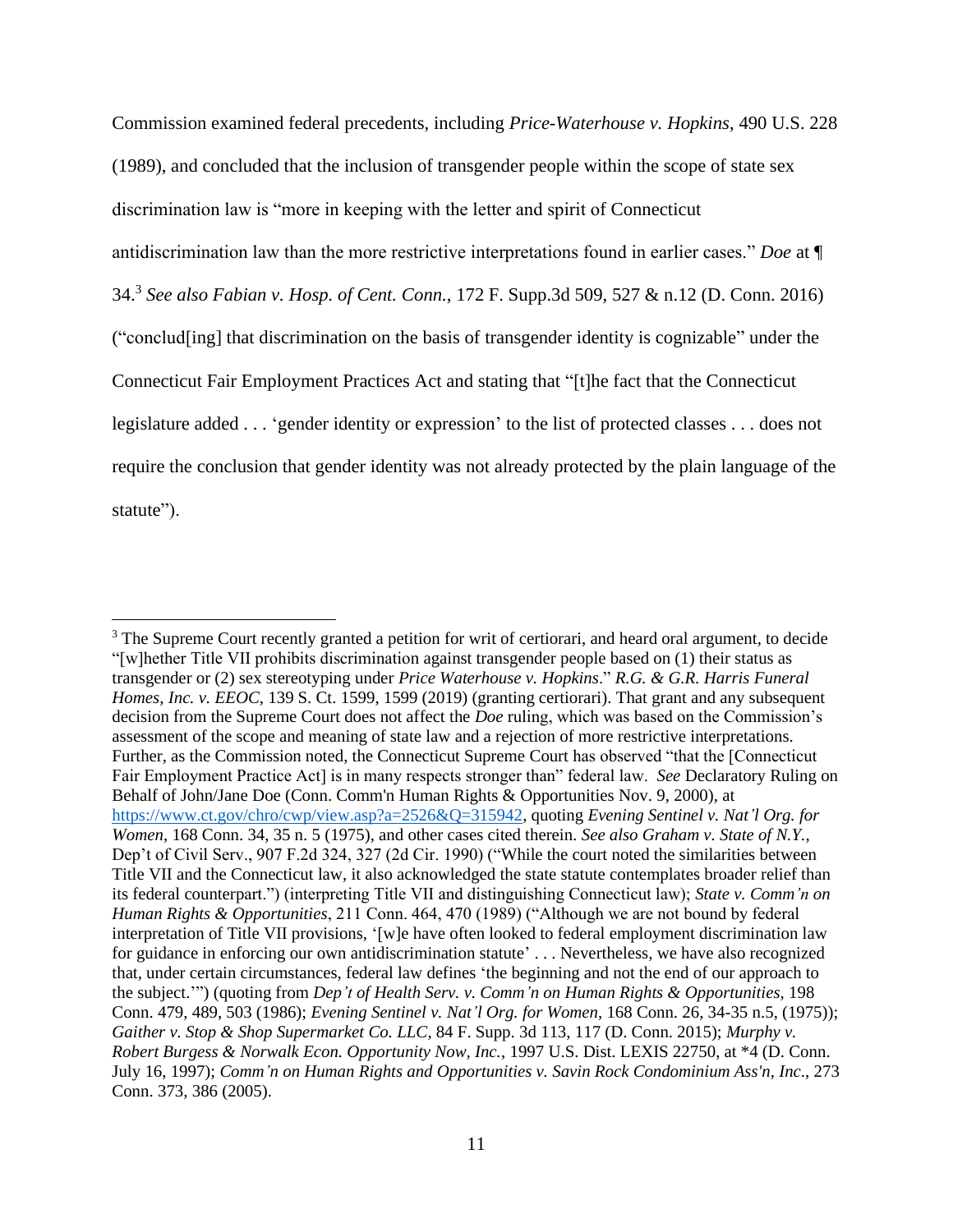Since 2000, the view that sex discrimination provisions prohibit discrimination against transgender people - the interpretation adopted by this Commission - has become the prevailing view among federal courts.<sup>4</sup> Several federal courts have ruled that exclusions of transgenderrelated healthcare in state Medicaid plans or, as here, employer-sponsored plans, discriminate on the basis of sex. These courts, and numerous decisions in different contexts, have held that discrimination based on transgender status is inherently linked to a person's sex and is based on impermissible gender stereotyping. *See, e.g.*, *Toomey*, at \*16 (in challenge to exclusion of treatments for gender reassignment in employer plan, the court concluded that "[t]he sex characteristic is inseparable from transgender identity: had Plaintiff been born a male, rather than a female, he would not suffer from gender dysphoria and would not be seeking gender reassignment"); *Flack v. Wis. Dept. of Health Servs.*, 328 F. Supp. 3d 931, 937-951 (W.D. Wis. 2018) (preliminarily enjoining categorical exclusion of coverage for medically prescribed "transsexual surgery" and concluding that the exclusion prevents "[plaintiffs] from getting medically necessary treatments on the basis of their natal sex *and* transgender status, which surely amounts to discrimination on the basis of sex") (emphasis in original); *Tovar v. Essentia Health*, 342 F. Supp. 3d 947, 952 (D. Minn. 2018) (in challenge to categorical exclusion of health services related to gender transition, the court noted that Title VII included a cause of action for discrimination based on gender identity and gender transition); *Boyden v. Conlin*, 341 F. Supp. 3d 979, 997 (W.D. Wis. 2018) ("[W]hether because of differential treatment based on natal sex, or because of a form of sex stereotyping where an individual is required effectively to

<sup>4</sup> The Sixth, Seventh, Ninth, and Eleventh Circuits have ruled that, under Title VII discrimination on the basis of transgender identity is discrimination on the basis of sex. *See EEOC v. R.G. & G.R. Harris Funeral Homes, Inc.*, 884 F.3d 560, 577 (6th Cir. 2018), *petition for cert. granted*, 139 S. Ct. 1599, 1599 (2019); *Whitaker v. Kenosha Unified Sch. Dist. No. 1 Bd. Of Educ.*, 858 F.3d 1034, 1051 (7<sup>th</sup> Cir. 2017); *Schwenk v. Hartford*, 204 F.3d 1187, 1200, 1206 n. 12 (9th Cir. 2000); *Glenn v. Brumby*, 663 F. 3d 1312, 1316-19 (11th Cir. 2011).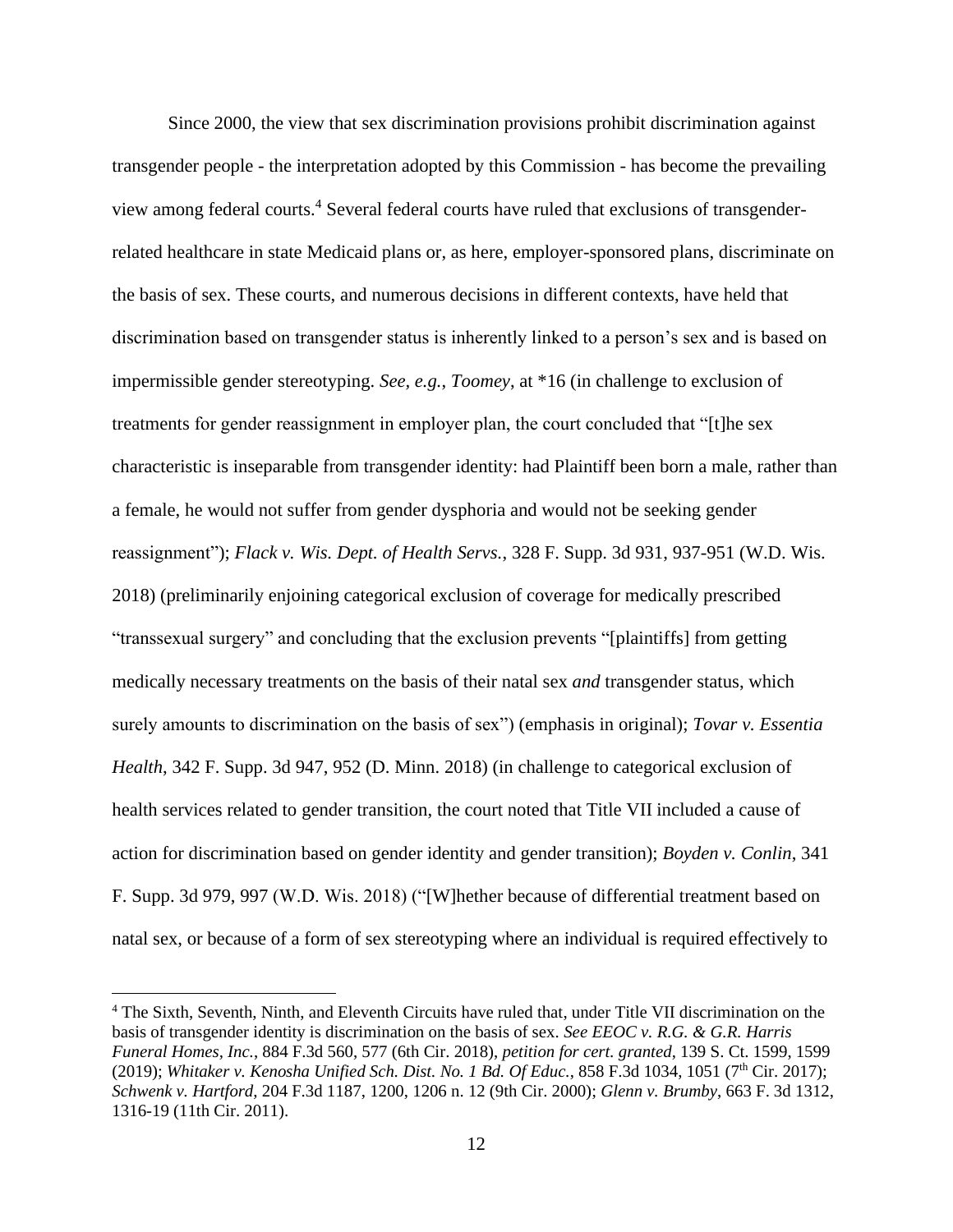maintain his or her natal sex characteristics, this Exclusion on its face treats transgender individuals differently on the basis of sex.")

### **3. Disability Discrimination**

The categorical exclusion of certain treatments for gender dysphoria also facially discriminates based on disability. Gender dysphoria is both a "mental disability" and a "physical disability" for purposes of Connecticut's employment nondiscrimination statute. *See* Conn. Gen. Statute § 46a-60(b)(1) (prohibiting discrimination on the basis of "mental disability" and "physical disability").<sup>5</sup> Health benefit plans that categorically exclude treatments for gender dysphoria deny medically necessary care to people with this disability; all others receive medically necessary care. This is disability discrimination. *See, e.g.*, *Henderson v. Bodine Aluminum, Inc.*, 70 F.3d 958, 960 (8th Cir. 1995) (granting preliminary injunction to provide coverage for cancer treatment, and concluding that where "the evidence shows that a given treatment is non-experimental—that is, if it is widespread, safe, and a significant improvement on traditional therapies—and the plan provides the treatment for other conditions directly comparable to the one at issue, the denial of that treatment arguably violates the ADA"); *Carparts Distribution Center, Inc. v. Automotive Wholesaler's Ass'n of New England, Inc.*, 37 F.3d 12, 14-16 (1st Cir. 1994) (holding that caps on AIDS-related care in employer-provided health plan could constitute discrimination under ADA); *Fletcher v. Tufts University*, 367 F.

<sup>&</sup>lt;sup>5</sup> *Compare id.* § 46a-51(20) (defining "mental disability" in reference to conditions covered in the American Psychiatric Association's Diagnostic and Statistical Manual of Mental Disorders), *and Comm'n on Human Rights & Opportunities v. Hartford,* 138 Conn. App. 141, 161–62 (2012) (approving of referee's finding that gender dysphoria was mental disability within meaning of § 46a–51(20) because it appeared in DSM), *cert. denied*, 307 Conn. 929 (2012), *with* Conn. Gen. Statute § 46a–51 (15) ("'Physically disabled' refers to any individual who has any chronic physical handicap, infirmity or impairment, whether congenital or resulting from bodily injury, organic processes or changes or from illness."), *and Comm'n on Human Rights & Opportunities v. City of Hartford*, 2010 Conn. Super. LEXIS 2727 at \*9 n.10 (Conn. Super. Ct. Oct. 27, 2010) (holding that gender dysphoria "satisfies the statutory requirements for a physical disability under the Connecticut Fair Employment Practices Act").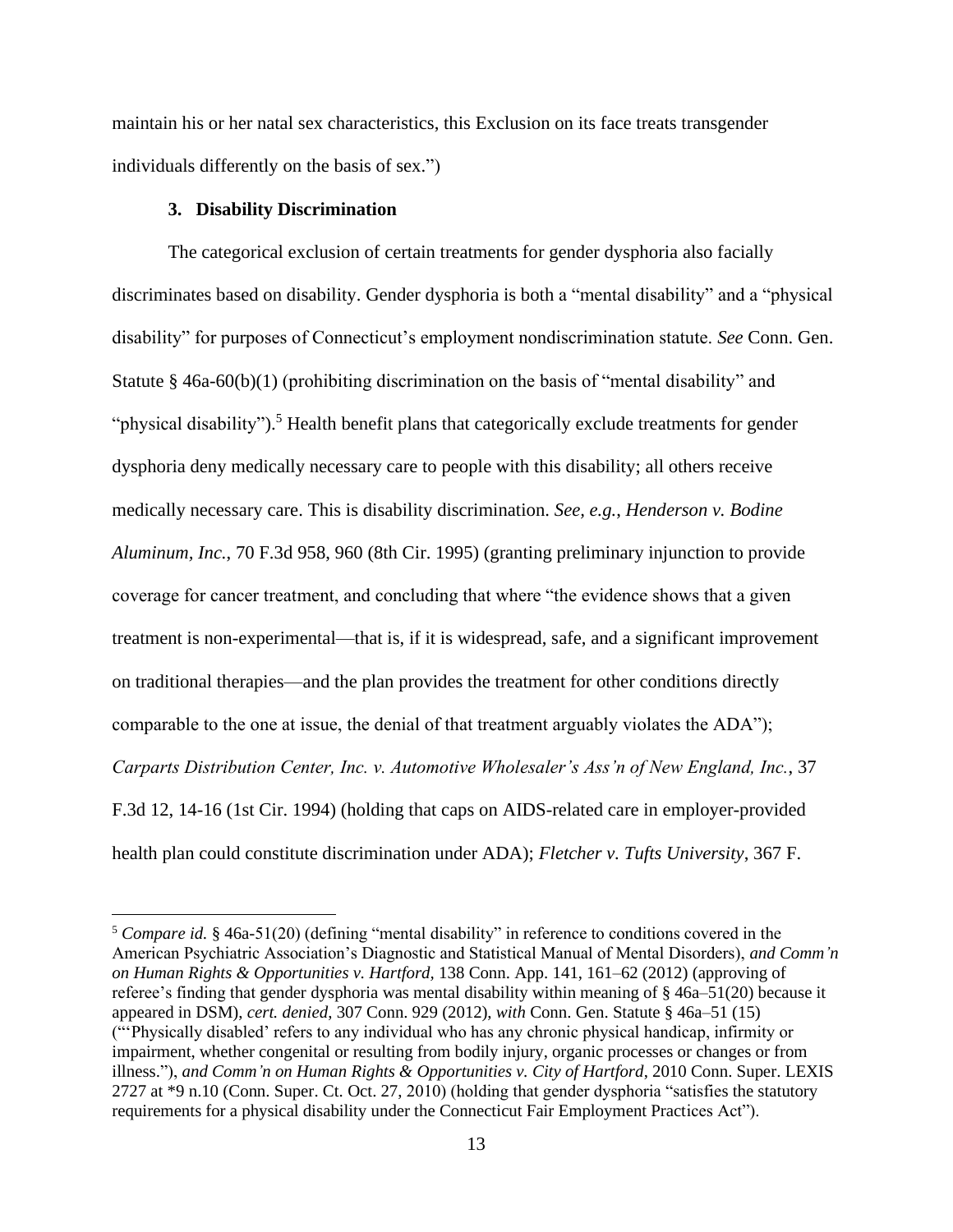Supp. 2d 99, 104 (D. Mass. 2005) (holding that plaintiff stated claim that employer violated ADA by adopting and maintaining a health plan that provided inferior benefits to people with mental health conditions).

In sum, the Exclusions facially discriminate on the basis of gender identity or expression, sex, and disability status without any legitimate justification. The assertion that facial feminization surgery, breast augmentation, and related treatments are *per se* cosmetic reveals a fundamental misunderstanding of the treatment goals for gender dysphoria and, in particular, the vital imperative to avoid the stresses and risks associated with constant misidentification of a person's gender in everyday life. *See* Ettner Aff. ¶¶ 13-14, 16-17. It also ignores authoritative medical guidance and the "well-designed" and "consistently statistically significant and irrefutable" research establishing the efficacy of these treatments for gender dysphoria. *See*  Ettner Aff. ¶ 36 (WPATH statement), and ¶ 30, 3, 34, and 38. Claims that the current research is inadequate because it is limited to case series studies, it does not include prospective research designs, or it fails to describe the impact of such procedures on gender dysphoria symptoms, reveal a lack of up-to-date knowledge of the research literature. In fact, the Ettner Affidavit details the copious research that satisfies all of these criteria and has been assessed as close to the maximal level of evidence for surgical procedures. *See* Ettner Aff. ¶¶ 22-28, 31-34.

**B. State and Municipal Employer-Sponsored Health Benefit Plans that Exclude Coverage of Certain Procedures for the Treatment of Gender Dysphoria, While Covering the Same Procedures for the Treatment of Other Medical Conditions, Facially Discriminate on the Basis of Sex, Gender Identity, and Disability.**

A health benefit plan's categorical exclusion of coverage of certain medically necessary procedures for the treatment of gender dysphoria, while covering the *same* procedures for the treatment of other health conditions, likewise facially discriminates on the basis of gender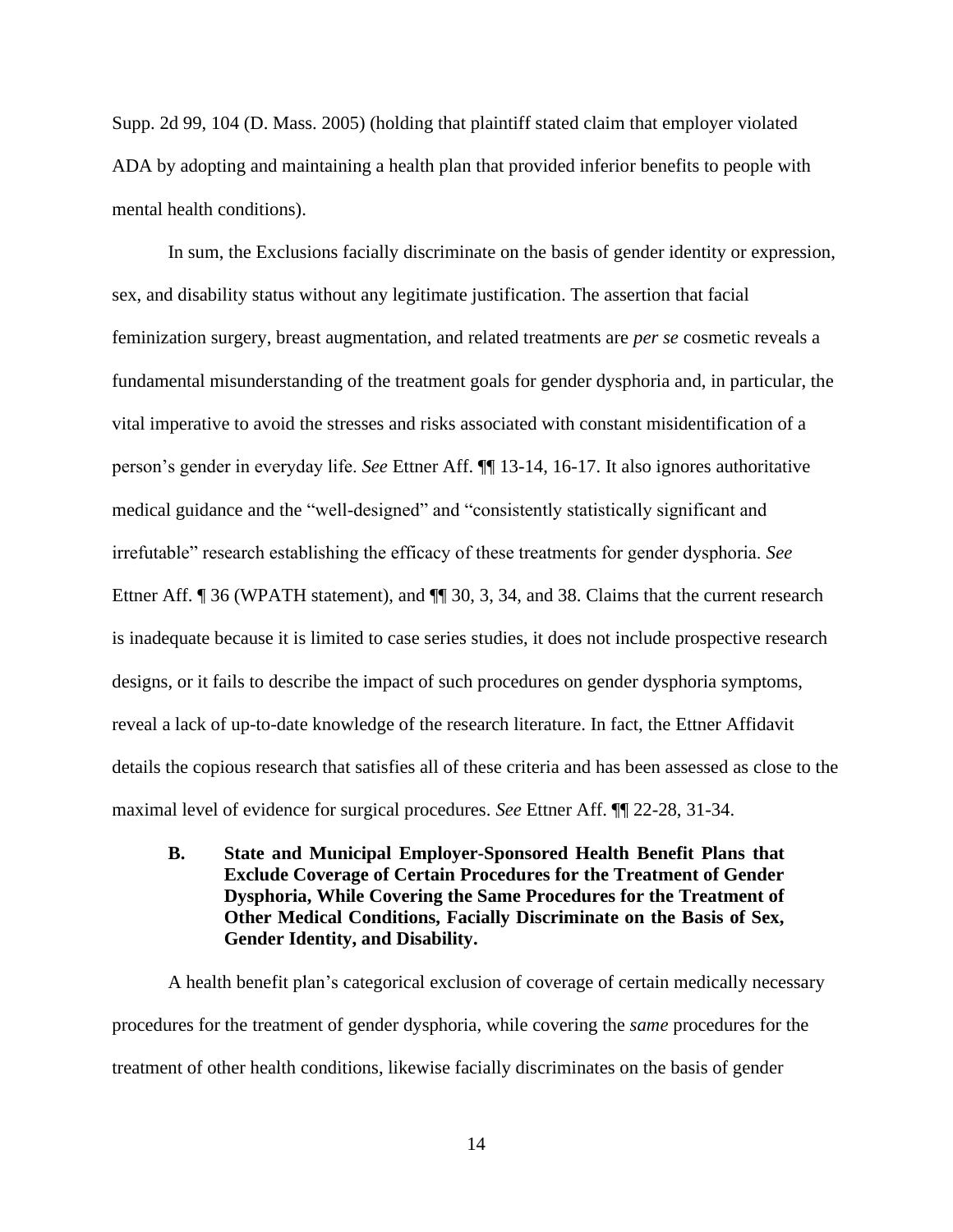identity, sex, and disability status in violation of Conn. Gen. Stat. § 46a-60(b)(1). Such health benefit plans discriminate not only because they purposefully deny coverage of medically necessary care for gender dysphoria for the reasons discussed in Section A, *supra*, but also because they purposefully deny coverage for certain medically necessary procedures used to treat gender dysphoria while covering the *same* procedures when they are used to treat other medical conditions. This is flagrant discrimination.

As Dr. Ettner explained, the procedures used as part of facial feminization surgery and other treatments, such as breast augmentation, include many of the same procedures used to treat other conditions. These include treatments used to correct droopy eyes that interfere with vision, facial reconstruction after cancer surgery or traumatic accident, or breast reconstruction following a medically indicated mastectomy. Ettner Aff. ¶ 32. By targeting transgender people and the procedures that transgender people undergo to change their secondary sex characteristics, while covering the same procedures for the treatment of other medical conditions, a health benefit plan plainly discriminates based on gender identity and sex. As the *Toomey* court reasoned:

The Plan at issue covers cisgender individuals requiring medically necessary hysterectomies but does not cover transgender individuals requiring medically necessary hysterectomies for the purpose of gender reassignment. Had Plaintiff required a hysterectomy for any medically necessary purpose other than gender reassignment, the Plan would have covered the procedure. This narrow exclusion of coverage for 'gender reassignment surgery' is directly connected to the incongruence between Plaintiff's natal sex and his gender identity.

*Toomey* at \*16-17. Similarly, the court in *Flack* observed that doctors recommend many of the same procedures for gender dysphoria that they use to treat other medical conditions and found sex discrimination because "if plaintiffs' natally assigned sexes had *matched* their gender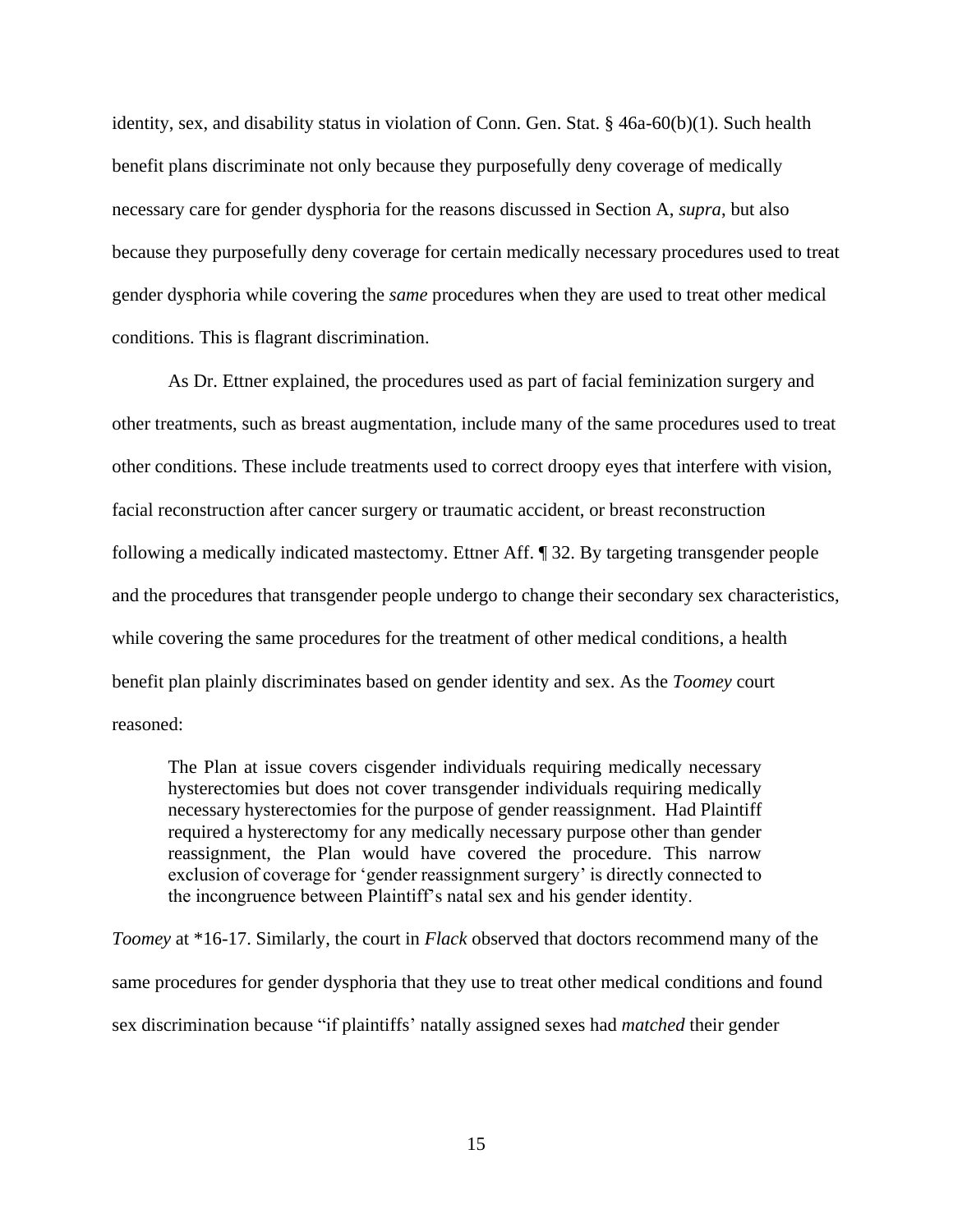identities, their requested, medically necessary surgeries to reconstruct their genitalia or breasts would be covered." *Flack* at 948 (emphasis in original). 6

Similarly, these exclusions also constitute discrimination on the basis of disability. Where a medically necessary procedure is covered for people with a range of diagnoses, but not when the diagnosis is gender dysphoria, the exclusion turns on the diagnosis of gender dysphoria.

In sum, the Commission should answer Questions 1 and 2 of the Petition in the affirmative. Employers that offer benefit plans that exclude treatments for gender dysphoria, or that cover procedures for certain diagnoses, but not when medically necessary for gender dysphoria, discriminate on the basis of sex, gender identity or expression, and disability in violation of Conn. Gen. Stat. § 46a-60(b)(1).

# **II. AN INSURER THAT SELLS HEALTH INSURANCE PLANS TO THE STATE AND/OR ITS MUNICIPALITIES CAN BE SUBJECT TO LIABILITY FOR ENGAGING IN DISCRIMINATORY PRACTICES IN VIOLATION OF VARIOUS STATUTES ENFORCED BY THE COMMISSION.**

For the reasons set forth in Section I, *supra*, it is clear that both the State and its

municipalities engage in discriminatory practices in violation of Connecticut law by offering and

administering insurance plans that deny coverage for certain treatments for gender dysphoria.

<sup>6</sup> *See also Cruz v. Zucker*, 195 F. Supp. 3d 554, 576–77 (S.D.N.Y. 2016) (holding that an exclusion that denied transgender patients certain procedures, including facial feminization surgery and breast augmentation, while allowing them for non-transgender patients, violated the Medicaid Comparability Provision); *Denegal v. Farrell*, 2016 U.S. Dist. LEXIS 88937, at \*19 (E.D. Cal. July 8, 2016) (concluding that plaintiff's equal protection claim survived a motion to dismiss where defendant allowed vaginoplasty for cisgender women but not transgender women without a legitimate state purpose); *Norsworthy v. Beard*, 87 F. Supp. 3d 1104, 1120–21 (N.D. Cal. 2015) (holding that plaintiff stated claim for violation of equal protection based on gender classifications that made it more difficult for transgender inmates to receive vaginoplasty than their cisgender peers); *Fields v. Smith*, 712 F. Supp. 2d 830, 867 (W.D. Wis. 2010) (upholding an equal protection challenge, both facially and as applied, to the Wisconsin Department of Correction's policy of denying hormone therapy to treat gender identity disorder while allowing it to treat other conditions); *Minton v. Dignity Health*, 39 Cal. App. 5th 1155, 1162–63 (2019) (holding that plaintiff stated claim for gender identity discrimination where "[a hospital] allows doctors to perform hysterectomies as treatment for other conditions but refused to allow [a doctor] to perform the same procedure as treatment for . . . gender dysphoria.")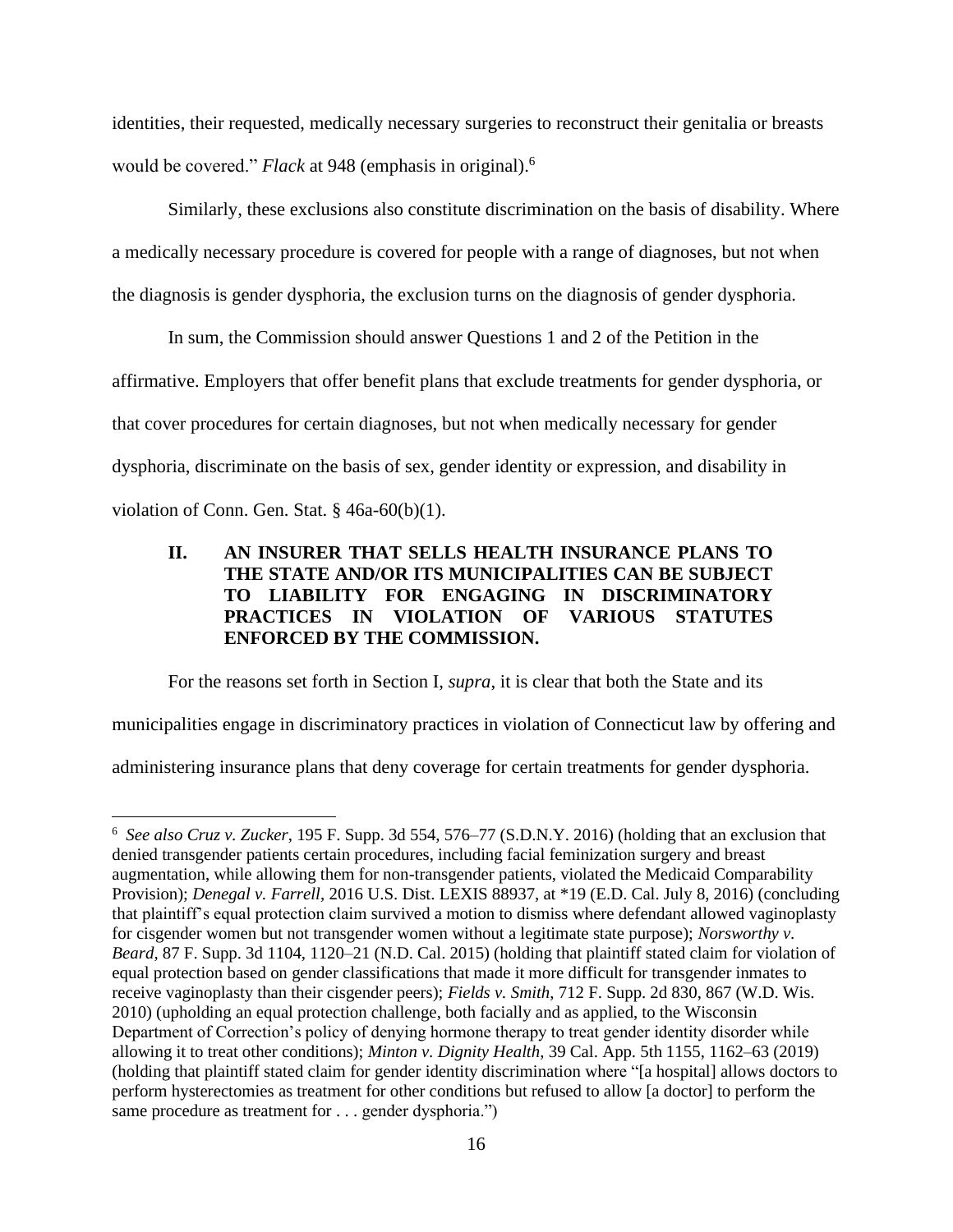Petition, Questions 1 and 2. For that reason, it is not essential for the Commission to consider its third question as to whether the insurers who devise, sell, and administer these governmental plans also engage in discriminatory practices in violation of Connecticut law. *Id*., Question 3. Nonetheless, it is worthwhile to briefly note that these insurers also do, in fact, face exposure to liability under various Connecticut statutes enforced by the Commission. Three theories support these insurers' liability.

### **A. Employment Discrimination: Conn. Gen. Stat. §46a-60.**

As noted above, Conn. Gen. Stat.  $\S$  46a-60(b)(1) provides that it "shall be a discriminatory practice . . . [f]or an employer, by the employer or the employer's agent . . . to discriminate against such individual in compensation or in terms, conditions or privileges of employment because of the individual's . . . sex, gender identity or expression . . . mental disability . . . [or] physical disability."<sup>7</sup> *Id*.

In addition, it "shall be a discriminatory practice . . . [f]or any person, whether an employer or an employee or not, to aid, abet, incite, compel or coerce the doing of any act declared to be a discriminatory employment practice or to attempt to do so." Conn. Gen. Stat.  $§46a-60(b)(5).$ 

These insurers face potential liability under either of these provisions.

# **1. The Insurers are Liable as Agents of the Governmental Employers.**

Connecticut "look[s] to federal law for guidance on interpreting state employment discrimination law," *see Feliciano v. AutoZone, Inc.*, 316 Conn. 65, 73 (2015), but often defines Connecticut law more broadly. *See* n. 3, *supra*. As with Connecticut law, Title VII and the ADA

<sup>&</sup>lt;sup>7</sup> Under the Connecticut employment discrimination law, "employer" is defined to "include<sup>[]</sup> the state and all political subdivisions thereof." Conn. Gen. Stat. §46a-51(10).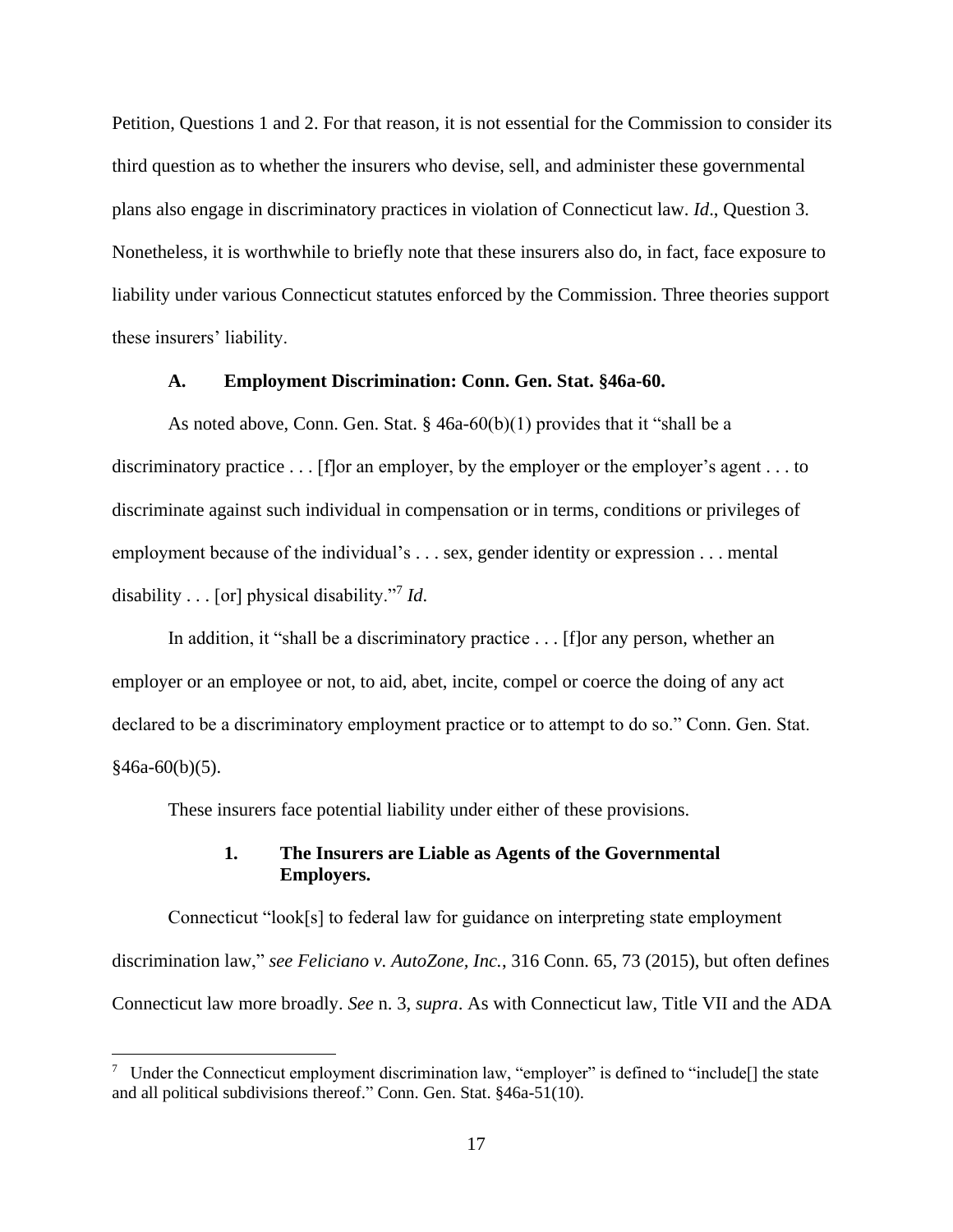apply "to any agent of a covered employer." *L.A. Dep't of Water & Power v. Manhart,* 435 U.S. 702, 718 n.33 (1978) (quoting Title VII, 42 U.S.C. § 2000e(b)); *see also* 42 U.S.C § 12111(5)(A) (ADA).

Under federal law, federal courts have consistently held that insurer/administrators can be held liable for discriminatory insurance policies that they administer as elements of employee benefit plans. *See, e.g., Carparts,* 37 F.3d at 17 (holding that administrators of self-funded health plan could be liable under ADA as agents "who act on behalf of the entity in the matter of providing and administering employee health benefits")<sup>8</sup>; Spirt v. Teachers Ins & Annuity Ass'n, 691 F.2d 1054, 1063 (2d Cir. 1982) (holding that defendants, who managed retirement plans for colleges and universities, were are liable as agents under Title VII because "exempting plans not actually administered by an employer would seriously impair the effectiveness of Title VII" and because the Supreme Court's decision in "*Manhart* would seem to compel a finding that delegation of responsibility for employee benefits cannot insulate a discriminatory plan from attack under Title VII"); *Brown v. Bank of Am., N.A.,* 5 F. Supp. 3d 121, 130, 134-135 (D. Me. 2014) (denying motion to dismiss ADA claim against third-party benefits administrator and discussing "agent" theory of liability); *Boots v. Northwestern Mut. Life Ins. Co.,* 77 F. Supp. 2d 211, 214 (D.N.H. 1999) (denying motion to dismiss ADA claim against third-party administrator of a long-term disability policy and stating that "an employer cannot insulate a discriminatory plan from attack simply by delegating its responsibility for employee benefits"); *Petty v. El* 

<sup>8</sup> *Carparts* was an action under the Americans with Disabilities Act (ADA) that, like Title VII, applies to agents of covered employers. *Carparts,* 37 F.3d at 17 n.7. "Just as 'delegation of responsibility for employee benefits cannot insulate a discriminatory [retirement benefits] plan from attack under Title VII,' [*Spirt v. Teachers Ins. & Annuity Ass'n,* 691 F.2d 1054, 1063 (2d Cir. 1982)], neither can it insulate a discriminatory health benefits plan under Title I of the ADA. *See id.* (recognizing that 'exempting plans not actually administered by an employer would seriously impair the effectiveness of Title VII')." *Carparts,* 37 F.3d at 17-18.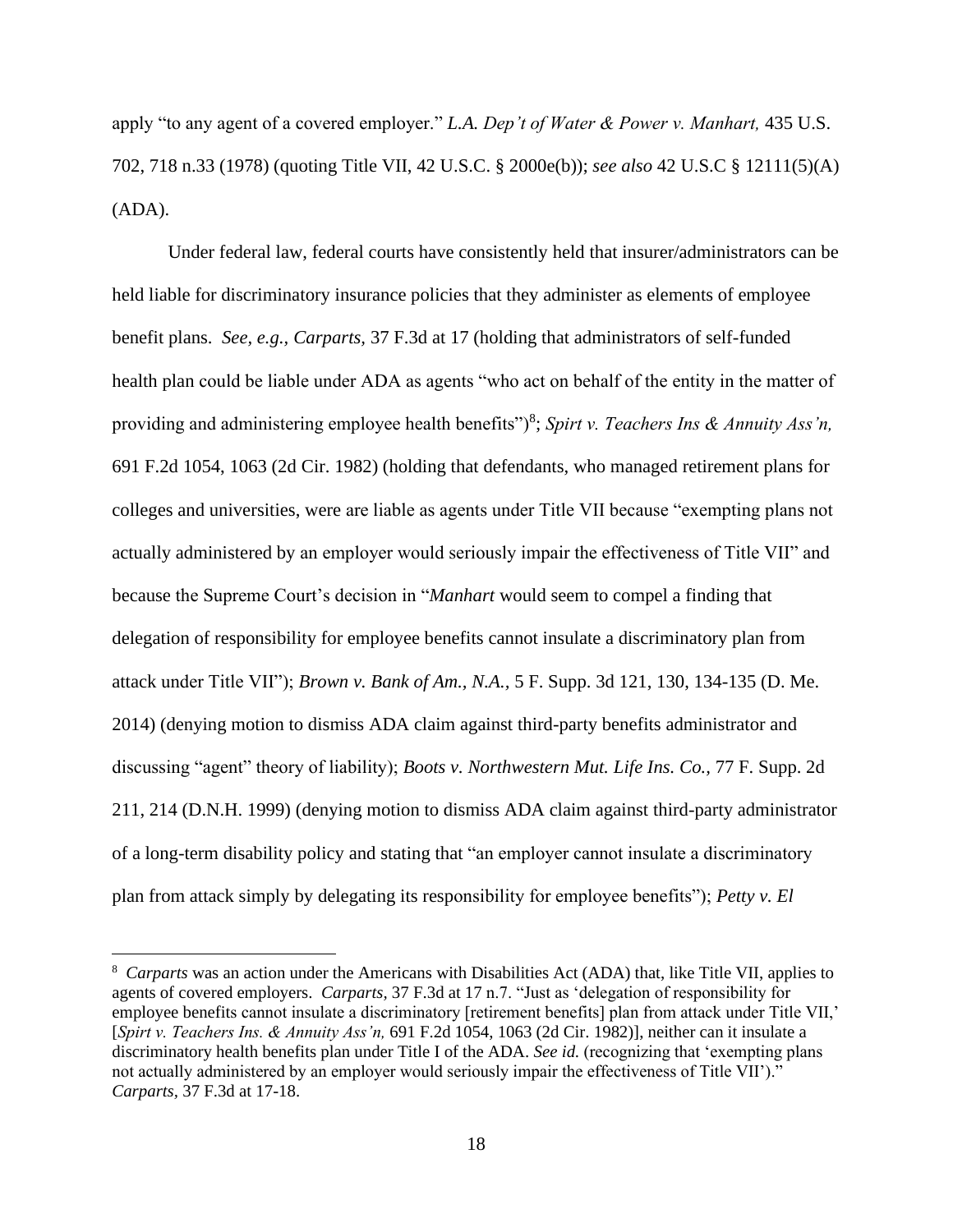*Dorado Eng'g,* 1996 U.S. Dist. LEXIS 5981 at **\***7**-\***8 (E.D. La. April 19, 1996) (same); *see also Manhart*, 435 U.S. at 718 n. 33 (noting that "of course . . . an employer can [not] avoid his responsibilities by delegating discriminatory programs to corporate shells. Title VII applies to 'any agent' of a covered employer . . .").<sup>9</sup>

For the previously discussed reasons, *see* Argument I, *supra*, an insurer's exclusion of coverage of medically necessary care for gender dysphoria constitutes employment discrimination under Conn. Gen. Stat. § 46a-60 based on sex, gender identity or expression, and mental and physical disability. In applying §46a-60(b)(1) to insurer/administrators of employee benefit plans, the Commission would be following the federal law's lead in holding insurers liable as agents of employers.

# **2. The Insurers are Aiding or Abetting the Discriminatory Actions of the Governmental Employers.**

As noted above, Conn. Gen. Stat.  $§46a-60(b)(5)$  also applies to "any person, whether an employer or an employee or not."<sup>10</sup> Liability then turns on whether that person has aided or abetted "the doing of any act declared to be a discriminatory employment practice." *Id.* As such, liability is derivative of an underlying discrimination claim alleged to have been committed by the principal offender. *See generally Lopez v. Commonwealth,* 463 Mass. 696, 713 (2012); *Rentz v. Cartwright P'ship,* 2004 Conn. Super. LEXIS 3282 at \*12-\*14 (Conn. Super. Ct., Nov. 23,

<sup>&</sup>lt;sup>9</sup> The EEOC has concluded that health insurers that administer employer-sponsored health insurance plans are agents of the employer and thus liable under Title I of the ADA: "[A]n insurance company that provides discriminatory benefits to the employees of [a separate entity] may be liable under the [equal employment opportunity] statutes as the [employer]'s agent." *See* EEOC Compliance Manual, No. 915.003, 2-III(B)(2)(b) (May 12, 2000), https://www.eeoc.gov/policy/docs/threshold.html.

<sup>&</sup>lt;sup>10</sup> Under the Connecticut employment discrimination law, "person" is defined to include corporations along with individuals and various other entities. Conn. Gen. Stat. §46a-51(14).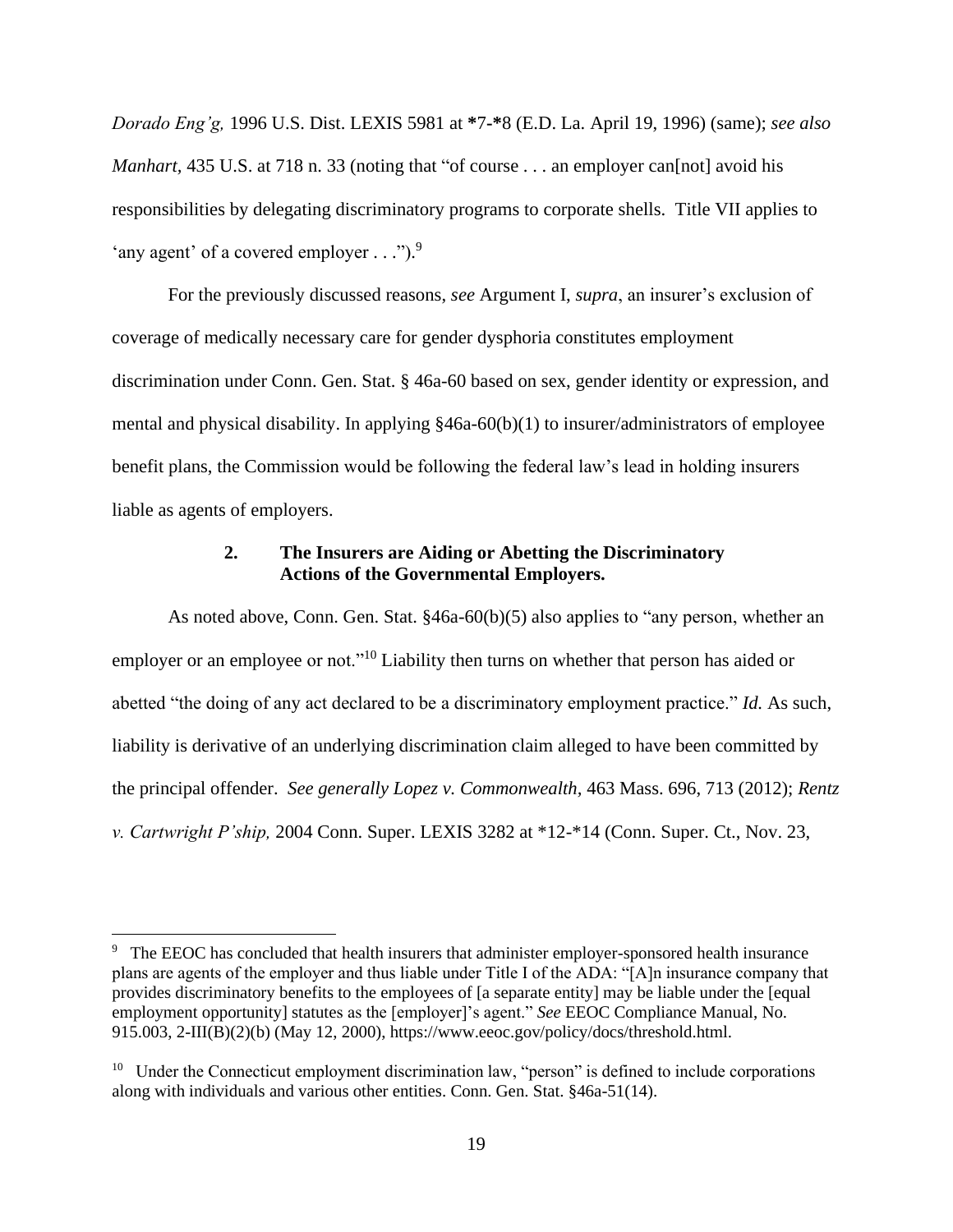$2004$ ) (implicitly applying the same principle).<sup>11</sup> Even if insurers are not liable as agents of the employers, *see supra* Section II (A)(1), insurers aid or abet the employers' underlying discriminatory employment practices, namely, the exclusion of coverage of medically necessary care for gender dysphoria, as discussed in Sections I and II above.

In considering whether a person has aided or abetted a discriminatory act, courts consider whether the person "ratified, endorsed, and perpetrated" such an act. *Bogdahn v. Hamilton Std. Space Sys. Int'l, Inc.*, 46 Conn. Super. Ct. 153, 159 (199). In *Bogdahn*, in the context of a workplace sexual harassment claim, the court held that there were sufficient, specific allegations of aiding and abetting based on asserted employer and other employees' actions that "ratified, endorsed and perpetrated" another employee's harassing conduct. *Id.* at 159; *see also Wasik v. Stevens Lincoln-Mercury, Inc.,* 2000 U.S. Dist. LEXIS 15438, at \*24 (D. Conn. March 20, 2000) (observing that "[b]y its plain language,  $\left[\frac{846a-60(a)(5)}{2}\right]$  appears to contemplate liability towards a party who in some way helps or compels another to act in a discriminatory manner").

It is beyond cavil that insurers aid and abet employers' discriminatory health benefit plan practices by offering and administering such plans, which generally includes preparing template benefits plans and providing customized plan design consultation and claims processing. Indeed, without the assistance of insurers, the State and its municipalities would not be able to provide the discriminatory employee benefits at issue. Under virtually identical statutory language, the Mass. Commission Against Discrimination refused to dismiss a claim by an employee who alleged that their employer's long-term disability insurer aided or abetted the employer by offering discriminatory employee health benefits in violation of Massachusetts law. *Samartin v.* 

<sup>&</sup>lt;sup>11</sup> The provisions in Connecticut and Massachusetts are virtually identical. *Rentz*, 2004 Conn. Super. LEXIS 3282 at \*15 n.1.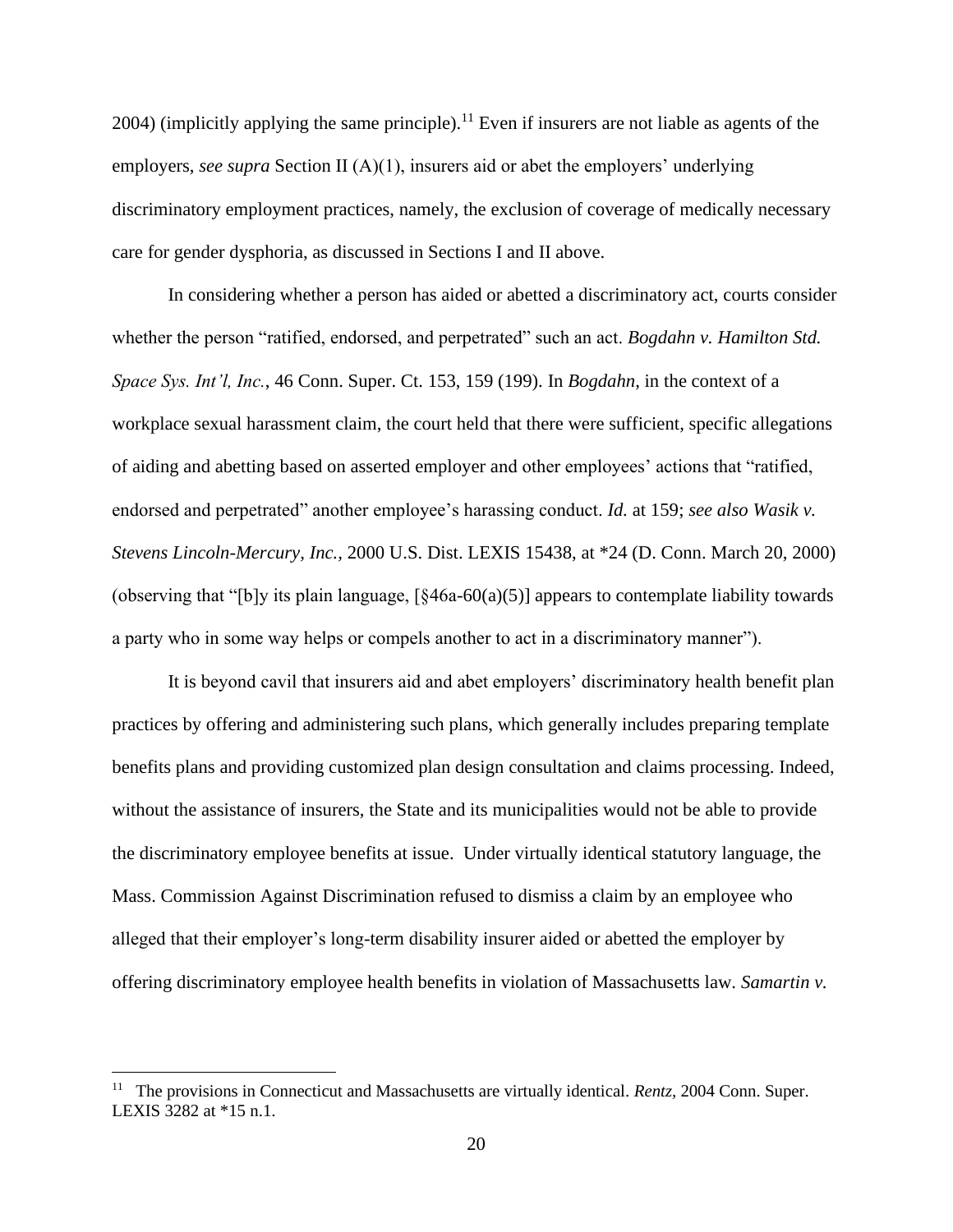*Metropolitan Life Ins. Co.,* 27 MDLR 210, 2005 Mass. Comm. Discrim. LEXIS 43 at \*6 (August 18, 2005).

### **B. Deprivation of Rights: Conn. Gen. Stat. §46a-58(a).**

Conn. Gen. Stat. §46a-58(a) provides that it "shall be a discriminatory practice . . . for any person to subject, or cause to be subjected, any other person to the deprivation of any rights, privileges or immunities, secured or protected by the . . . laws of this state . . . on account of . . . sex, gender identity or expression, . . . mental disability, [or] physical disability." As the commission recognized in its Petition, Connecticut statutes require that individual and group health insurance policies: (1) provide coverage for the diagnosis and treatment of "mental and nervous conditions"<sup>12</sup>; and (2) prohibit placing a greater financial burden on an insured for that coverage as opposed to medical, surgical or other physical health conditions. Conn. Gen. Stat. §38a-488a (individual health insurance); Conn. Gen. Stat. § 381-514 (group health insurance). Furthermore, the Commissioner of Insurance has interpreted the foregoing statutes to prohibit discrimination "against insured individuals with gender dysphoria" and to require that "individuals are not denied access to medically necessary care because of the individual's gender identity or gender expression." Conn. Ins. Dep't, Bulletin IC-34: Gender Identity Nondiscrimination Requirements, at 2 (Dec. 19, 2013) [hereinafter Insurance Bulletin], [https://portal.ct.gov/-](https://portal.ct.gov/-/media/CID/BulletinIC37GenderIdentityNondiscriminationRequirementspdf.pdf?la=en)

## [/media/CID/BulletinIC37GenderIdentityNondiscriminationRequirementspdf.pdf?la=en](https://portal.ct.gov/-/media/CID/BulletinIC37GenderIdentityNondiscriminationRequirementspdf.pdf?la=en) .

An insurer's exclusion of coverage of medically necessary care for gender dysphoria violates Conn. Gen. Stat. § 46a-58 because it deprives individuals of rights secured by

<sup>&</sup>lt;sup>12</sup> "Mental or nervous conditions" means "mental disorders, as defined in the most recent edition of the American Psychiatric Association's 'Diagnostic and Statistical Manual of Mental Disorders'." Conn. Gen. Stat. § 38a-488a(a)(1); Conn. Gen. Stat. §38a-514(a)(1).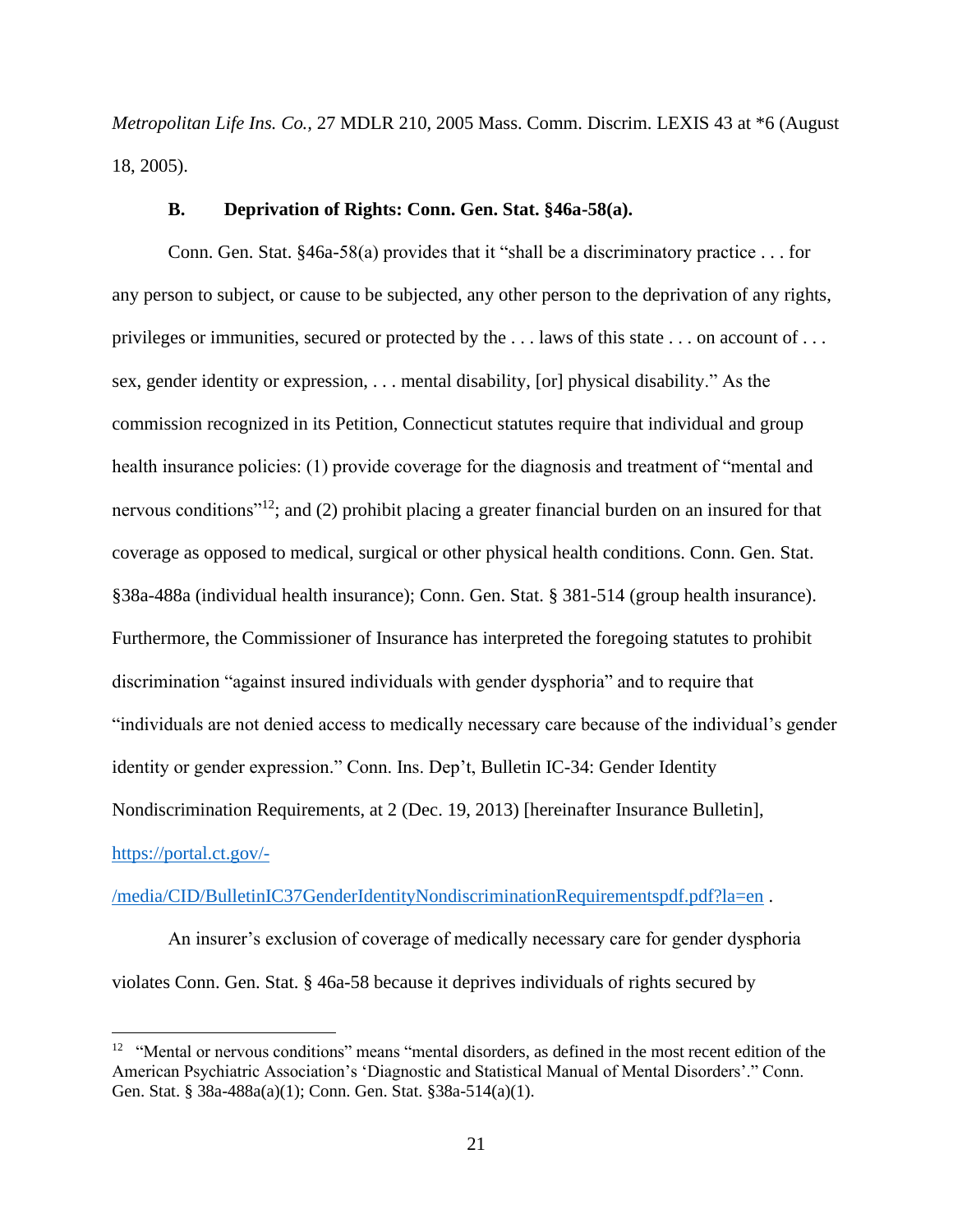Connecticut statutes and administrative rules, which prohibit discrimination in insurance based on "mental and nervous conditions," generally, and "gender dysphoria," specifically, as well as "gender identity or gender expression." *See* Conn. Gen. Stat. §§ 38a-488a, 381-514; Insurance Bulletin, *supra*. 13

# **C. Public Accommodations Discrimination: Conn. Gen. Stat. § 46a-64.**

Conn. Gen. Stat. § 46a-64(a)(1) provides that it is a discriminatory practice to "deny any person within the jurisdiction of this state full and equal accommodations in any place of public accommodation, resort or amusement because of . . . gender identity or expression . . . of the applicant, subject only to the conditions and limitations established by law and applicable alike to all persons." *Id*. A "place of public accommodation, resort or amusement" means "any establishment which caters or offers its services or facilities or goods to the general public." Conn. Gen. Stat. § 46a-63(1).

The Commission has indicated uncertainty as to whether "insurance policies are public accommodations under state or federal law." Petition, p. 5 and n. 35. Intervenors submit that, under Connecticut law, an insurer is undoubtedly a public accommodation. In *Quinnipiac Council, Boy Scouts, Inc. v. Comm'n on Human Rights & Opportunities,* 204 Conn. 287 (1987), the Connecticut Supreme Court laid out some guiding principles in addressing whether the Boys

<sup>&</sup>lt;sup>13</sup> Insurers who offer and administer such discriminatory policies are clearly "persons" under Conn. Gen. Stat. §46a-58(a). *See id.* § 46a-51 (defining "person" to mean, *inter alia*, "one or more individuals, partnerships, associations, corporations, [and] limited liability companies"). Furthermore, there should be no question that the Commission and the Commissioner of Insurance have concurrent jurisdiction to hear claims alleging insurance discrimination under Conn. Gen. Stat. § 46a-58(a), and that jurisdiction does not reside solely with the Commissioner of Insurance. *See, e.g.*, *Commission on Human Rights & Opportunities v. Bd. of Educ.,* 270 Conn. 665, 722 (2014) (holding that Commission on Human Rights and Opportunities and Board of Education had concurrent jurisdiction over racial discrimination claim); *id.* ("[T]here is nothing legislatively unusual about there being separate and independent remedies for racial and other types of discrimination, concurrent with those afforded by the commission under its statutory scheme.") The Commissioner of Insurance would have no greater claim to exclusive jurisdiction here than did the Board of Education in *Commission on Human Rights*, *supra*.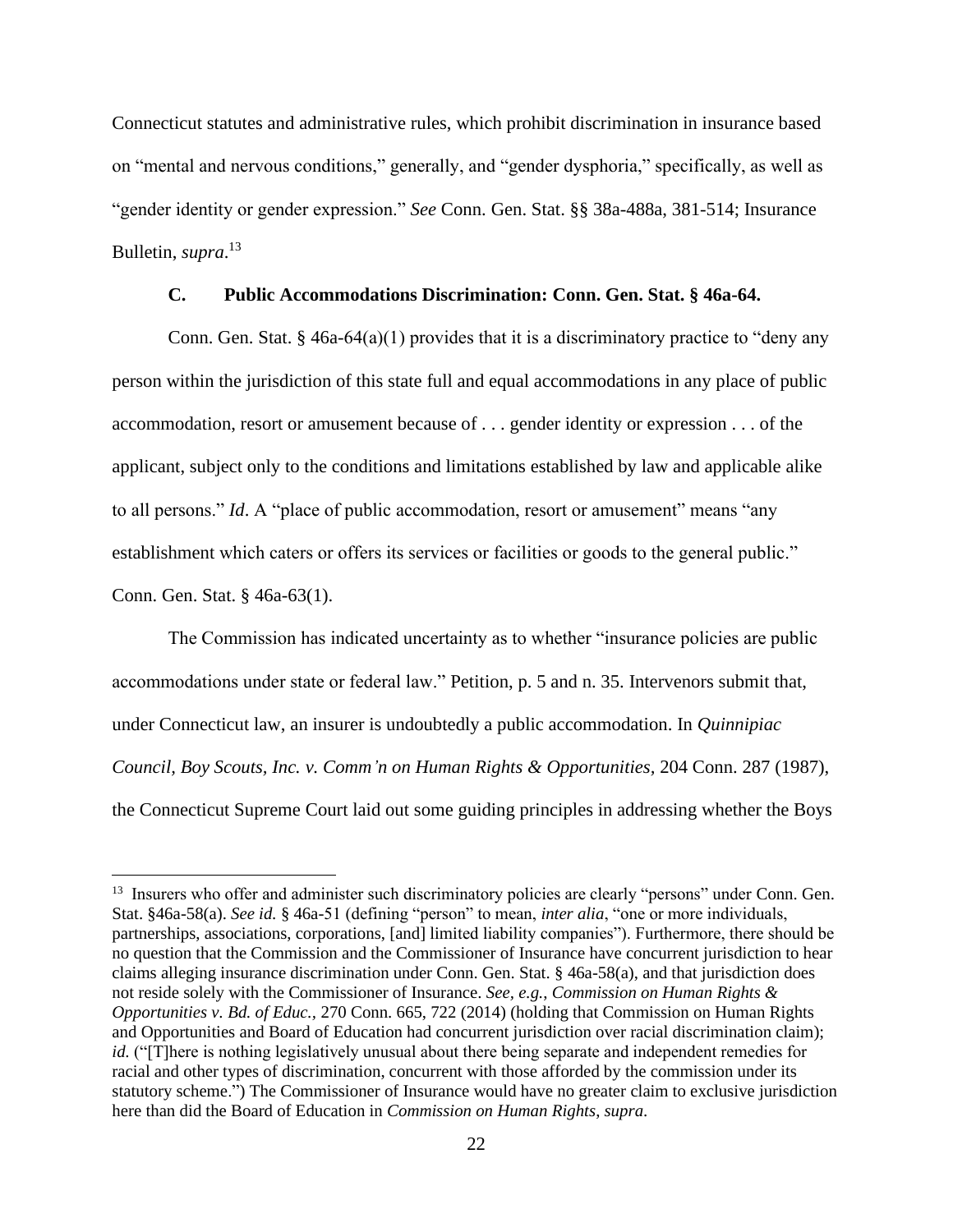Scouts were a public accommodation. Most important for the present question, the Court determined that "place of public accommodation" does not "necessarily involve[] a specific physical site," noting that the legislature "linked its definition of 'place' not with a site, but rather with 'any establishment.'" *Id.* at 295-96. After looking to legislative history, the Court concluded:

> In conjunction, the unconditional language of the statute, the history of its steadily expanded coverage, and the compelling interest in eliminating discriminatory public accommodation practices persuade us that physical situs is not today an essential element of our public accommodation law. . . . [O]ur statute now regulates discriminatory conduct and not the discriminatory situs of an enterprise which offers its services to the general public.

*Id.* at 297-98.

More recently, in *Webster Bank v. Oakley,* 265 Conn. 539 (2003), the Supreme Court determined that "mortgage loan servicing and enforcement is a "[service]" provided by a "place of public accommodation" under the ADA. *Id.* at 570. In reaching this conclusion, the court analogized to insurance: "Just as the life insurance policy in *Pallozzi v. Allstate Life Ins. Co.,* 198 F.3d [28], 30-33 [2d Cir. 1999], was a good or service offered by an insurance office, a mortgage loan certainly is a service offered by a bank." *Webster Bank,* 265 Conn. at 573.

Accepting that insurance is a "service" under the Connecticut statute and that a public accommodation is not limited to a physical site, it is clear that an insurer's exclusion of coverage of medically necessary care for gender dysphoria constitutes discrimination by a public accommodation based on sex, gender identity or expression, and mental and physical disability under Conn. Gen. Stat. § 46a-64. *See also, e.g., Marques v. Harvard Pilgrim Healthcare of New Eng., Inc.,* 883 A.2d 742, 748-750 (R.I. 2005) (holding that private health insurer was a public accommodation for purposes of the ADA); *Samartin v. Metropolitan Life Ins. Co.,* 27 MDLR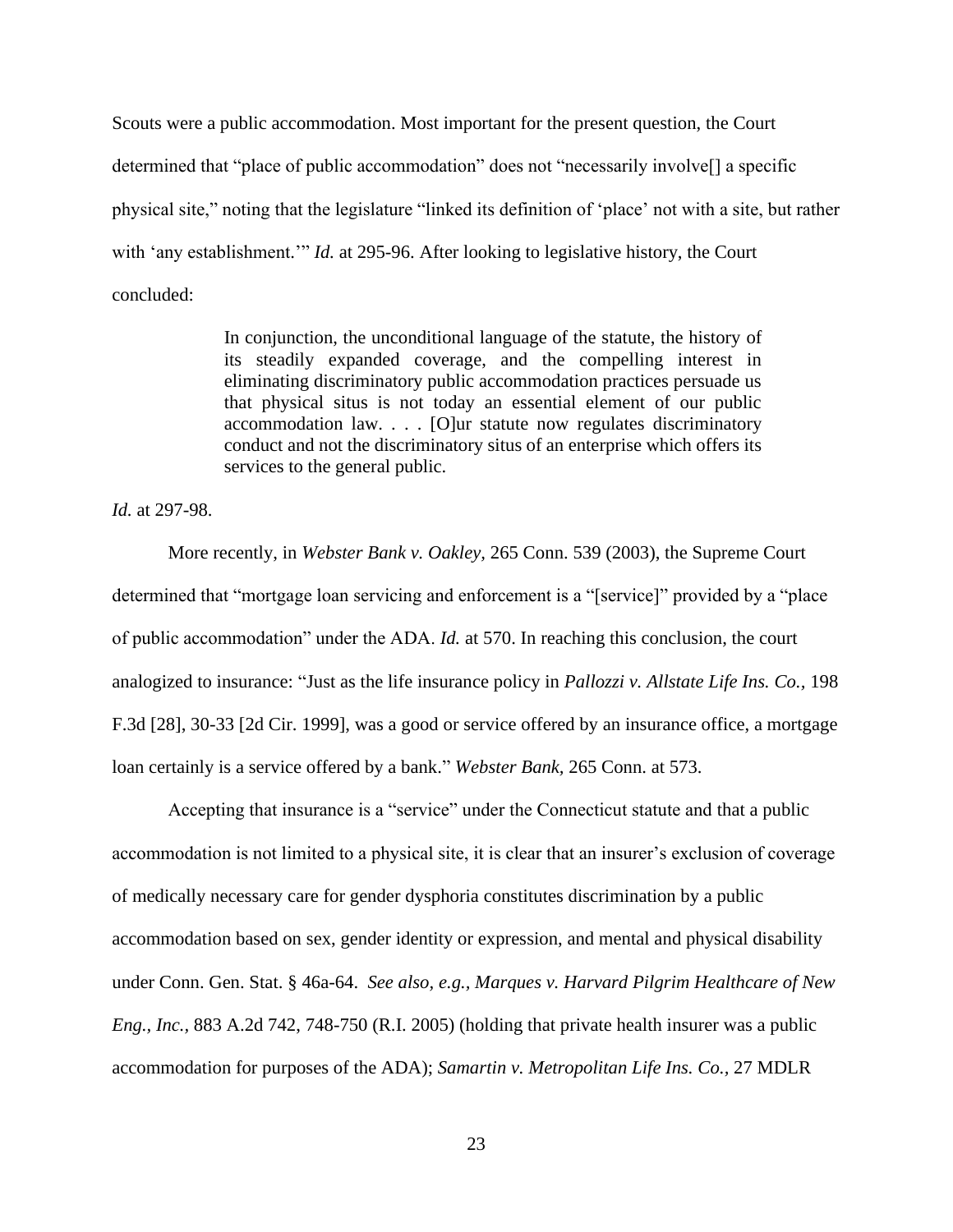210, 2005 Mass. Comm. Discrim. LEXIS 43 at \*18-\*21 (August 18, 2005) (holding that provider of long-term disability benefits was subject to Massachusetts state public accommodations law); *see also Carparts*, 37 F.3d at 18-20 (holding that trial court erred in dismissing ADA public accommodations claim against health insurance plan administrators).<sup>14</sup>

For all of the foregoing reasons, if the Commission reaches Question 3, it should answer it in the affirmative because insurers who sell health insurance plans to State and municipal employees can face liability for discriminatory practices under statutes enforced by the Commission.

#### **CONCLUSION**

For the foregoing reasons, the Intervenors Rylie Robillard, GLBTQ Advocates & Defenders, National Center for Transgender Equality, and Connecticut Women's Education and Legal Fund respectfully request that the Commission issue a declaratory ruling answering Questions 1, 2, and 3 in the Petition in the affirmative for the reasons set forth in this Brief and the Affidavit of Randi Ettner, Pd.D.

<sup>&</sup>lt;sup>14</sup> In its Petition, the Commission indicated apparent concern that insurance provided as an employee benefit might foreclose the issuing insurer from being found to be a public accommodation, citing *Leonard F. v. Israel Discount Bank*, 199 F.3d 99, 107 n.8 (2d Cir. 1999) (noting, but not answering, the question). *See* Petition p. 5 and n. 35. The federal Courts of Appeals are divided on the question under the ADA with the First Circuit holding that such an insurer is a public accommodation, *Carparts, supra,* and with no resolution of the question in the Second Circuit since *Leonard F*. Under the Massachusetts state public accommodations law, the Mass. Comm'n Against Discrimination has held that the insurer that "issued the [employee] benefit plan . . . does not escape potential liability." *Samartin v. Metropolitan Life Ins. Co.,* 27 MDLR 210, 2005 Mass. Comm. Discrim. LEXIS 43 at \*21-\*22 (August 18, 2005). Given the broad purpose of the Connecticut statute to eliminate discrimination, as well as the focus on "establishments" rather than "places," there is good reason to interpret the Connecticut public accommodations law to reach all insurance policies, including those issued as part of employee benefit plans. *See, e.g.*, *Lewis v. Aetna Life Ins. Co.*, 982 F. Supp. 1158, 1165 (E.D. Va. 1997) (concluding that an insurer may not discriminate in the terms of insurance, regardless of whether the insurance "is sold directly to a disabled individual or made available to that individual indirectly via an employer pursuant to a contractual or other relationship").